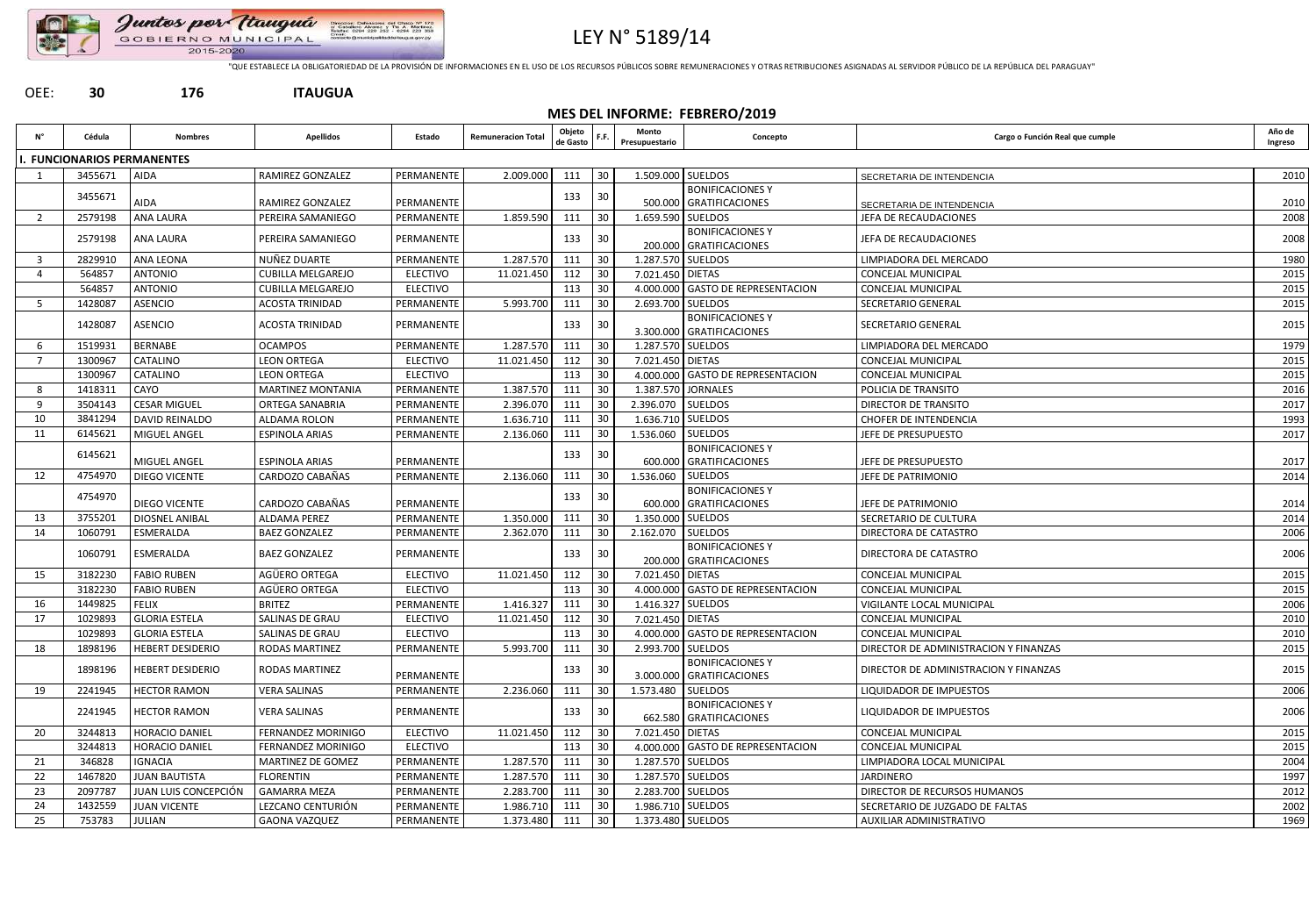| <b>BONIFICACIONES Y</b><br>2509589<br>30<br>CAJERA<br>2007<br>LAURA CAROLINA<br>DOMINGUEZ PEREIRA<br>PERMANENTE<br>133<br>700.000 GRATIFICACIONES<br>27<br>3.562.070<br>30<br>2.462.070 SUELDOS<br>650587<br>LOURDES JACQUELINE<br><b>VILLALBA REGUNEGA</b><br>PERMANENTE<br>111<br>DIRECTORA DE CULTURA<br><b>BONIFICACIONES Y</b><br>133<br>650587<br>LOURDES JACQUELINE<br>PERMANENTE<br>30<br>VILLALBA REGUNEGA<br>DIRECTORA DE CULTURA<br>1.100.000 GRATIFICACIONES<br>28<br>367477<br>112<br>30<br>LUCIANO<br><b>CABRERA PALACIOS</b><br><b>ELECTIVO</b><br>11.021.450<br>CONCEJAL MUNICIPAL<br>7.021.450 DIETAS<br><b>ELECTIVO</b><br>367477<br>LUCIANO<br><b>CABRERA PALACIOS</b><br>30<br>4.000.000 GASTO DE REPRESENTACION<br>CONCEJAL MUNICIPAL<br>113<br>29<br>4328779<br>LUCIANO<br>11.021.450<br>30<br>7.021.450 DIETAS<br><b>SALINAS JARA</b><br><b>ELECTIVO</b><br>112<br>CONCEJAL MUNICIPAL<br>30<br>4.000.000 GASTO DE REPRESENTACION<br>4328779<br>LUCIANO<br><b>SALINAS JARA</b><br><b>ELECTIVO</b><br>113<br>CONCEJAL MUNICIPAL<br>3.662.070<br>30<br>2103146<br><b>LUIS ALBERTO</b><br><b>ALVAREZ ISASI</b><br>PERMANENTE<br>111<br>2.162.070 SUELDOS<br>ENCARGADO DE DOC<br>30<br><b>BONIFICACIONES Y</b><br>30<br>2103146<br><b>LUIS ALBERTO</b><br><b>ALVAREZ ISASI</b><br>PERMANENTE<br>133<br><b>ENCARGADO DE DOC</b><br>1.500.000 GRATIFICACIONES<br>31<br>2007<br>1551213<br>LUIS GONZAGA<br><b>TORRES ALFONSO</b><br>PERMANENTE<br>2.362.070<br>111<br>2.162.070 SUELDOS<br><b>AUXILIAR DE TRANSITO</b><br>30<br><b>BONIFICACIONES Y</b><br>133<br>30<br>1551213<br>LUIS GONZAGA<br>2007<br><b>TORRES ALFONSO</b><br>PERMANENTE<br>200.000 GRATIFICACIONES<br><b>AUXILIAR DE TRANSITO</b><br>32<br>30 <sup>°</sup><br>7.021.450 DIETAS<br>3718511<br><b>MARIO GUSTAVO</b><br><b>ORTIZ BOGARIN</b><br>11.021.450<br>112<br>2015<br><b>ELECTIVO</b><br>CONCEJAL MUNICIPAL<br>3718511<br><b>ELECTIVO</b><br>113<br>30<br>4.000.000 GASTO DE REPRESENTACION<br><b>MARIO GUSTAVO</b><br><b>ORTIZ BOGARIN</b><br>CONCEJAL MUNICIPAL<br>13.751.100<br>112<br>5.183.100 DIETAS<br><b>ELECTIVO</b><br>30<br>33<br>1769540<br>MIGUEL ANGEL<br>MEZA ACOSTA<br>INTENDENTE MUNICIPAL 2015/2020<br><b>BONIFICACIONES Y</b><br>MIGUEL ANGEL<br><b>ELECTIVO</b><br>133<br>30<br>INTENDENTE MUNICIPAL 2015/2020<br>1769540<br>MEZA ACOSTA<br>4.000.000 GRATIFICACIONES<br>1769540<br>MIGUEL ANGEL<br>MEZA ACOSTA<br>4.568.000 GASTO DE REPRESENTACION<br><b>ELECTIVO</b><br>113<br>30<br>INTENDENTE MUNICIPAL 2015/2020<br>30 <sup>°</sup><br>34<br>1291426<br><b>MIRIAN VIOLETA</b><br><b>SALINAS SOSA</b><br><b>ELECTIVO</b><br>11.021.450<br>7.021.450 DIETAS<br>112<br><b>CONCEJAL MUNICIPAL</b><br>30<br>4.000.000 GASTO DE REPRESENTACION<br>1291426<br>MIRIAN VIOLETA<br><b>SALINAS SOSA</b><br><b>ELECTIVO</b><br>113<br>CONCEJAL MUNICIPAL<br>35<br>30<br>1.400.370 SUELDOS<br>6616571<br>1.400.370<br>111<br>MIRNA ELIZABETH<br>RODAS ALCARAZ<br>PERMANENTE<br>SECRETARIA DE DIRECCION DE SALUBRIDAD E HIGIENE<br>36<br><b>SUELDOS</b><br>111<br>30<br>2014<br>5401266<br>NOELIA TERESITA<br>SANTACRUZ BOGARIN<br>PERMANENTE<br>1.490.000<br>1.390.000<br>SECRETARIA DE LA DIRECCION DE RECURSOS HUMANOS<br><b>BONIFICACIONES Y</b><br>133<br>30<br>5401266<br><b>NOELIA TERESITA</b><br>PERMANENTE<br>100.000 GRATIFICACIONES<br>SECRETARIA DE LA DIRECCION DE RECURSOS HUMANOS<br>2014<br>SANTACRUZ BOGARIN<br>30 <sup>°</sup><br>3994625<br>1.500.000<br><b>SUELDOS</b><br>37<br>NORMA BEATRIZ<br>NUÑEZ SALDIVAR<br>1.500.000<br>111<br>SECRETARIA DE DIRECCION DE SALUBRIDAD E HIGIENE<br>PERMANENTE<br>30<br>1738363<br>1.375.777<br>1.375.777 SUELDOS<br>38<br><b>ODULIO</b><br><b>OJEDA GIMENEZ</b><br>PERMANENTE<br>111<br>SERENO DEPARTAMENTO OPERATIVO DE TRANSITO<br>39<br>1527261<br>OSCAR ESTANISLAO<br><b>GONZALEZ VERA</b><br>PERMANENTE<br>2.396.070<br>111<br>$ 30\rangle$<br>2.396.070 SUELDOS<br>JEFE DE APREMIOS<br>1.416.327 SUELDOS<br>1173239<br>30<br>RAMON<br><b>CARBALLO BRITEZ</b><br>PERMANENTE<br>1.416.327<br>111<br>SERENO MUNICIPAL<br>40<br>112<br>7.021.450 DIETAS<br>1261454<br>RAMON<br>CARDOZO CAMPUZANO<br><b>ELECTIVO</b><br>11.021.450<br>30<br>41<br>CONCEJAL MUNICIPAL<br>30<br>4.000.000 GASTO DE REPRESENTACION<br>1261454<br><b>RAMON</b><br>113<br>CARDOZO CAMPUZANO<br><b>ELECTIVO</b><br><b>CONCEJAL MUNICIPAL</b><br>DURE CABAÑAS<br>PERMANENTE<br>2.162.070<br>$ 30\rangle$<br>2.162.070 SUELDOS<br>1111724<br>RAMONA<br>ASESORA DIRECCION DE DIRECCION DE RECURSOS HUMANOS<br>42<br>111<br>$ 30\rangle$<br>2.761.960<br>111<br>2.761.960 SUELDOS<br>43<br>1988591<br>ROLANDO DAVID<br><b>GIMENEZ ESCURRA</b><br>PERMANENTE<br>JUEZ DE FALTAS<br>3.012.070<br>2.662.070 SUELDOS<br><b>RUBEN ANTONIO</b><br>MORINIGO ORREGO<br>PERMANENTE<br>111<br>30<br>44<br>3545086<br>SECRETARIO GENERAL JUNTA MUNICIPAL<br><b>BONIFICACIONES Y</b><br>133<br>3545086<br><b>RUBEN ANTONIO</b><br>MORINIGO ORREGO<br>PERMANENTE<br>30<br>SECRETARIO GENERAL JUNTA MUNICIPAL<br>350.000 GRATIFICACIONES<br>45<br>PERMANENTE<br>1.959.000<br>111<br>30<br>1.959.000 SUELDOS<br>3335705<br><b>RUTH NATALIA</b><br><b>RIVEROS RIQUELME</b><br>AUXILIAR ADMINISTRATIVO DE LA JUNTA MUNICIPAL<br>CABAÑAS GALEANO<br>30<br>1.287.570 SUELDOS<br>4171300<br>1.287.570<br>111<br>AUXILIAR DE DIRECCIÓN DE TRANSITO<br>46<br>SANDRA ELIZABETH<br>PERMANENTE<br>1.337.570<br>$\begin{array}{c} 30 \\ \end{array}$<br>1.337.570 SUELDOS<br>1990586<br><b>TOMAS</b><br><b>RUIZ ROA</b><br>PERMANENTE<br>111<br>INSPECTOR DE MATADERÍA<br>47<br>112<br>7.021.450 DIETAS<br>48<br><b>TOMAS ANTONIO</b><br>MORINIGO GUERRERO<br><b>ELECTIVO</b><br>11.021.450<br>30<br>1092187<br>CONCEJAL MUNICIPAL<br><b>ELECTIVO</b><br>113<br>4.000.000 GASTO DE REPRESENTACION<br>1092187<br><b>TOMAS ANTONIO</b><br><b>MORINIGO GUERRERO</b><br>30<br><b>CONCEJAL MUNICIPAL</b><br>1.287.570<br>1.287.570 SUELDOS<br>49<br><b>VICTORINO</b><br><b>ORTEGA</b><br>PERMANENTE<br>111<br>30<br>1450866<br><b>ENCARGADO DE DEPOSITO</b><br>112<br>30<br>50<br>876164<br><b>WILFRIDO</b><br><b>DELGADO ROMERO</b><br>11.021.450<br>7.021.450 DIETAS<br>CONCEJAL MUNICIPAL<br><b>ELECTIVO</b><br>30<br>876164<br><b>WILFRIDO</b><br><b>DELGADO ROMERO</b><br><b>ELECTIVO</b><br>113<br>4.000.000 GASTO DE REPRESENTACION<br><b>CONCEJAL MUNICIPAL</b><br>ACUÑA MIRANDA<br>3.666.110<br>2.016.110 SUELDOS<br><b>WILMA</b><br><b>TESORERA</b><br>2918459<br>PERMANENTE<br>111<br>30<br>51<br><b>BONIFICACIONES Y</b><br>ACUÑA MIRANDA<br>2918459<br><b>WILMA</b><br>133<br>TESORERA<br>30<br>PERMANENTE<br>1.650.000 GRATIFICACIONES | 26 | 2509589 | LAURA CAROLINA | DOMINGUEZ PEREIRA | PERMANENTE | 2.236.060 | $111$ 30 | 1.536.060 SUELDOS | CAJERA | 2007 |
|---------------------------------------------------------------------------------------------------------------------------------------------------------------------------------------------------------------------------------------------------------------------------------------------------------------------------------------------------------------------------------------------------------------------------------------------------------------------------------------------------------------------------------------------------------------------------------------------------------------------------------------------------------------------------------------------------------------------------------------------------------------------------------------------------------------------------------------------------------------------------------------------------------------------------------------------------------------------------------------------------------------------------------------------------------------------------------------------------------------------------------------------------------------------------------------------------------------------------------------------------------------------------------------------------------------------------------------------------------------------------------------------------------------------------------------------------------------------------------------------------------------------------------------------------------------------------------------------------------------------------------------------------------------------------------------------------------------------------------------------------------------------------------------------------------------------------------------------------------------------------------------------------------------------------------------------------------------------------------------------------------------------------------------------------------------------------------------------------------------------------------------------------------------------------------------------------------------------------------------------------------------------------------------------------------------------------------------------------------------------------------------------------------------------------------------------------------------------------------------------------------------------------------------------------------------------------------------------------------------------------------------------------------------------------------------------------------------------------------------------------------------------------------------------------------------------------------------------------------------------------------------------------------------------------------------------------------------------------------------------------------------------------------------------------------------------------------------------------------------------------------------------------------------------------------------------------------------------------------------------------------------------------------------------------------------------------------------------------------------------------------------------------------------------------------------------------------------------------------------------------------------------------------------------------------------------------------------------------------------------------------------------------------------------------------------------------------------------------------------------------------------------------------------------------------------------------------------------------------------------------------------------------------------------------------------------------------------------------------------------------------------------------------------------------------------------------------------------------------------------------------------------------------------------------------------------------------------------------------------------------------------------------------------------------------------------------------------------------------------------------------------------------------------------------------------------------------------------------------------------------------------------------------------------------------------------------------------------------------------------------------------------------------------------------------------------------------------------------------------------------------------------------------------------------------------------------------------------------------------------------------------------------------------------------------------------------------------------------------------------------------------------------------------------------------------------------------------------------------------------------------------------------------------------------------------------------------------------------------------------------------------------------------------------------------------------------------------------------------------------------------------------------------------------------------------------------------------------------------------------------------------------------------------------------------------------------------------------------------------------------------------------------------------------------------------------------------------------------------------------------------------------------------------------------------------------------------------------------------------------------------------------------------------------------------------------------------------------------------------------------------------------------------------------------------------------------------------------------------------------------------------------------------------------------------------------------------------------------------------------------------------------------------------------------------------------------------------------------------------------------------------------------------------------------------------------------------------------------------------------------------------------------------------------------------------------------------------------------------------------------------------------------------------|----|---------|----------------|-------------------|------------|-----------|----------|-------------------|--------|------|
| 2006<br>2006<br>2006<br>2014                                                                                                                                                                                                                                                                                                                                                                                                                                                                                                                                                                                                                                                                                                                                                                                                                                                                                                                                                                                                                                                                                                                                                                                                                                                                                                                                                                                                                                                                                                                                                                                                                                                                                                                                                                                                                                                                                                                                                                                                                                                                                                                                                                                                                                                                                                                                                                                                                                                                                                                                                                                                                                                                                                                                                                                                                                                                                                                                                                                                                                                                                                                                                                                                                                                                                                                                                                                                                                                                                                                                                                                                                                                                                                                                                                                                                                                                                                                                                                                                                                                                                                                                                                                                                                                                                                                                                                                                                                                                                                                                                                                                                                                                                                                                                                                                                                                                                                                                                                                                                                                                                                                                                                                                                                                                                                                                                                                                                                                                                                                                                                                                                                                                                                                                                                                                                                                                                                                                                                                                                                                                                                                                                                                                                                                                                                                                                                                                                                                                                                                                                                                                                                  |    |         |                |                   |            |           |          |                   |        |      |
|                                                                                                                                                                                                                                                                                                                                                                                                                                                                                                                                                                                                                                                                                                                                                                                                                                                                                                                                                                                                                                                                                                                                                                                                                                                                                                                                                                                                                                                                                                                                                                                                                                                                                                                                                                                                                                                                                                                                                                                                                                                                                                                                                                                                                                                                                                                                                                                                                                                                                                                                                                                                                                                                                                                                                                                                                                                                                                                                                                                                                                                                                                                                                                                                                                                                                                                                                                                                                                                                                                                                                                                                                                                                                                                                                                                                                                                                                                                                                                                                                                                                                                                                                                                                                                                                                                                                                                                                                                                                                                                                                                                                                                                                                                                                                                                                                                                                                                                                                                                                                                                                                                                                                                                                                                                                                                                                                                                                                                                                                                                                                                                                                                                                                                                                                                                                                                                                                                                                                                                                                                                                                                                                                                                                                                                                                                                                                                                                                                                                                                                                                                                                                                                               |    |         |                |                   |            |           |          |                   |        |      |
|                                                                                                                                                                                                                                                                                                                                                                                                                                                                                                                                                                                                                                                                                                                                                                                                                                                                                                                                                                                                                                                                                                                                                                                                                                                                                                                                                                                                                                                                                                                                                                                                                                                                                                                                                                                                                                                                                                                                                                                                                                                                                                                                                                                                                                                                                                                                                                                                                                                                                                                                                                                                                                                                                                                                                                                                                                                                                                                                                                                                                                                                                                                                                                                                                                                                                                                                                                                                                                                                                                                                                                                                                                                                                                                                                                                                                                                                                                                                                                                                                                                                                                                                                                                                                                                                                                                                                                                                                                                                                                                                                                                                                                                                                                                                                                                                                                                                                                                                                                                                                                                                                                                                                                                                                                                                                                                                                                                                                                                                                                                                                                                                                                                                                                                                                                                                                                                                                                                                                                                                                                                                                                                                                                                                                                                                                                                                                                                                                                                                                                                                                                                                                                                               |    |         |                |                   |            |           |          |                   |        |      |
|                                                                                                                                                                                                                                                                                                                                                                                                                                                                                                                                                                                                                                                                                                                                                                                                                                                                                                                                                                                                                                                                                                                                                                                                                                                                                                                                                                                                                                                                                                                                                                                                                                                                                                                                                                                                                                                                                                                                                                                                                                                                                                                                                                                                                                                                                                                                                                                                                                                                                                                                                                                                                                                                                                                                                                                                                                                                                                                                                                                                                                                                                                                                                                                                                                                                                                                                                                                                                                                                                                                                                                                                                                                                                                                                                                                                                                                                                                                                                                                                                                                                                                                                                                                                                                                                                                                                                                                                                                                                                                                                                                                                                                                                                                                                                                                                                                                                                                                                                                                                                                                                                                                                                                                                                                                                                                                                                                                                                                                                                                                                                                                                                                                                                                                                                                                                                                                                                                                                                                                                                                                                                                                                                                                                                                                                                                                                                                                                                                                                                                                                                                                                                                                               |    |         |                |                   |            |           |          |                   |        |      |
|                                                                                                                                                                                                                                                                                                                                                                                                                                                                                                                                                                                                                                                                                                                                                                                                                                                                                                                                                                                                                                                                                                                                                                                                                                                                                                                                                                                                                                                                                                                                                                                                                                                                                                                                                                                                                                                                                                                                                                                                                                                                                                                                                                                                                                                                                                                                                                                                                                                                                                                                                                                                                                                                                                                                                                                                                                                                                                                                                                                                                                                                                                                                                                                                                                                                                                                                                                                                                                                                                                                                                                                                                                                                                                                                                                                                                                                                                                                                                                                                                                                                                                                                                                                                                                                                                                                                                                                                                                                                                                                                                                                                                                                                                                                                                                                                                                                                                                                                                                                                                                                                                                                                                                                                                                                                                                                                                                                                                                                                                                                                                                                                                                                                                                                                                                                                                                                                                                                                                                                                                                                                                                                                                                                                                                                                                                                                                                                                                                                                                                                                                                                                                                                               |    |         |                |                   |            |           |          |                   |        | 2015 |
|                                                                                                                                                                                                                                                                                                                                                                                                                                                                                                                                                                                                                                                                                                                                                                                                                                                                                                                                                                                                                                                                                                                                                                                                                                                                                                                                                                                                                                                                                                                                                                                                                                                                                                                                                                                                                                                                                                                                                                                                                                                                                                                                                                                                                                                                                                                                                                                                                                                                                                                                                                                                                                                                                                                                                                                                                                                                                                                                                                                                                                                                                                                                                                                                                                                                                                                                                                                                                                                                                                                                                                                                                                                                                                                                                                                                                                                                                                                                                                                                                                                                                                                                                                                                                                                                                                                                                                                                                                                                                                                                                                                                                                                                                                                                                                                                                                                                                                                                                                                                                                                                                                                                                                                                                                                                                                                                                                                                                                                                                                                                                                                                                                                                                                                                                                                                                                                                                                                                                                                                                                                                                                                                                                                                                                                                                                                                                                                                                                                                                                                                                                                                                                                               |    |         |                |                   |            |           |          |                   |        | 2015 |
|                                                                                                                                                                                                                                                                                                                                                                                                                                                                                                                                                                                                                                                                                                                                                                                                                                                                                                                                                                                                                                                                                                                                                                                                                                                                                                                                                                                                                                                                                                                                                                                                                                                                                                                                                                                                                                                                                                                                                                                                                                                                                                                                                                                                                                                                                                                                                                                                                                                                                                                                                                                                                                                                                                                                                                                                                                                                                                                                                                                                                                                                                                                                                                                                                                                                                                                                                                                                                                                                                                                                                                                                                                                                                                                                                                                                                                                                                                                                                                                                                                                                                                                                                                                                                                                                                                                                                                                                                                                                                                                                                                                                                                                                                                                                                                                                                                                                                                                                                                                                                                                                                                                                                                                                                                                                                                                                                                                                                                                                                                                                                                                                                                                                                                                                                                                                                                                                                                                                                                                                                                                                                                                                                                                                                                                                                                                                                                                                                                                                                                                                                                                                                                                               |    |         |                |                   |            |           |          |                   |        | 2015 |
|                                                                                                                                                                                                                                                                                                                                                                                                                                                                                                                                                                                                                                                                                                                                                                                                                                                                                                                                                                                                                                                                                                                                                                                                                                                                                                                                                                                                                                                                                                                                                                                                                                                                                                                                                                                                                                                                                                                                                                                                                                                                                                                                                                                                                                                                                                                                                                                                                                                                                                                                                                                                                                                                                                                                                                                                                                                                                                                                                                                                                                                                                                                                                                                                                                                                                                                                                                                                                                                                                                                                                                                                                                                                                                                                                                                                                                                                                                                                                                                                                                                                                                                                                                                                                                                                                                                                                                                                                                                                                                                                                                                                                                                                                                                                                                                                                                                                                                                                                                                                                                                                                                                                                                                                                                                                                                                                                                                                                                                                                                                                                                                                                                                                                                                                                                                                                                                                                                                                                                                                                                                                                                                                                                                                                                                                                                                                                                                                                                                                                                                                                                                                                                                               |    |         |                |                   |            |           |          |                   |        | 2015 |
|                                                                                                                                                                                                                                                                                                                                                                                                                                                                                                                                                                                                                                                                                                                                                                                                                                                                                                                                                                                                                                                                                                                                                                                                                                                                                                                                                                                                                                                                                                                                                                                                                                                                                                                                                                                                                                                                                                                                                                                                                                                                                                                                                                                                                                                                                                                                                                                                                                                                                                                                                                                                                                                                                                                                                                                                                                                                                                                                                                                                                                                                                                                                                                                                                                                                                                                                                                                                                                                                                                                                                                                                                                                                                                                                                                                                                                                                                                                                                                                                                                                                                                                                                                                                                                                                                                                                                                                                                                                                                                                                                                                                                                                                                                                                                                                                                                                                                                                                                                                                                                                                                                                                                                                                                                                                                                                                                                                                                                                                                                                                                                                                                                                                                                                                                                                                                                                                                                                                                                                                                                                                                                                                                                                                                                                                                                                                                                                                                                                                                                                                                                                                                                                               |    |         |                |                   |            |           |          |                   |        | 2006 |
|                                                                                                                                                                                                                                                                                                                                                                                                                                                                                                                                                                                                                                                                                                                                                                                                                                                                                                                                                                                                                                                                                                                                                                                                                                                                                                                                                                                                                                                                                                                                                                                                                                                                                                                                                                                                                                                                                                                                                                                                                                                                                                                                                                                                                                                                                                                                                                                                                                                                                                                                                                                                                                                                                                                                                                                                                                                                                                                                                                                                                                                                                                                                                                                                                                                                                                                                                                                                                                                                                                                                                                                                                                                                                                                                                                                                                                                                                                                                                                                                                                                                                                                                                                                                                                                                                                                                                                                                                                                                                                                                                                                                                                                                                                                                                                                                                                                                                                                                                                                                                                                                                                                                                                                                                                                                                                                                                                                                                                                                                                                                                                                                                                                                                                                                                                                                                                                                                                                                                                                                                                                                                                                                                                                                                                                                                                                                                                                                                                                                                                                                                                                                                                                               |    |         |                |                   |            |           |          |                   |        |      |
|                                                                                                                                                                                                                                                                                                                                                                                                                                                                                                                                                                                                                                                                                                                                                                                                                                                                                                                                                                                                                                                                                                                                                                                                                                                                                                                                                                                                                                                                                                                                                                                                                                                                                                                                                                                                                                                                                                                                                                                                                                                                                                                                                                                                                                                                                                                                                                                                                                                                                                                                                                                                                                                                                                                                                                                                                                                                                                                                                                                                                                                                                                                                                                                                                                                                                                                                                                                                                                                                                                                                                                                                                                                                                                                                                                                                                                                                                                                                                                                                                                                                                                                                                                                                                                                                                                                                                                                                                                                                                                                                                                                                                                                                                                                                                                                                                                                                                                                                                                                                                                                                                                                                                                                                                                                                                                                                                                                                                                                                                                                                                                                                                                                                                                                                                                                                                                                                                                                                                                                                                                                                                                                                                                                                                                                                                                                                                                                                                                                                                                                                                                                                                                                               |    |         |                |                   |            |           |          |                   |        |      |
|                                                                                                                                                                                                                                                                                                                                                                                                                                                                                                                                                                                                                                                                                                                                                                                                                                                                                                                                                                                                                                                                                                                                                                                                                                                                                                                                                                                                                                                                                                                                                                                                                                                                                                                                                                                                                                                                                                                                                                                                                                                                                                                                                                                                                                                                                                                                                                                                                                                                                                                                                                                                                                                                                                                                                                                                                                                                                                                                                                                                                                                                                                                                                                                                                                                                                                                                                                                                                                                                                                                                                                                                                                                                                                                                                                                                                                                                                                                                                                                                                                                                                                                                                                                                                                                                                                                                                                                                                                                                                                                                                                                                                                                                                                                                                                                                                                                                                                                                                                                                                                                                                                                                                                                                                                                                                                                                                                                                                                                                                                                                                                                                                                                                                                                                                                                                                                                                                                                                                                                                                                                                                                                                                                                                                                                                                                                                                                                                                                                                                                                                                                                                                                                               |    |         |                |                   |            |           |          |                   |        |      |
|                                                                                                                                                                                                                                                                                                                                                                                                                                                                                                                                                                                                                                                                                                                                                                                                                                                                                                                                                                                                                                                                                                                                                                                                                                                                                                                                                                                                                                                                                                                                                                                                                                                                                                                                                                                                                                                                                                                                                                                                                                                                                                                                                                                                                                                                                                                                                                                                                                                                                                                                                                                                                                                                                                                                                                                                                                                                                                                                                                                                                                                                                                                                                                                                                                                                                                                                                                                                                                                                                                                                                                                                                                                                                                                                                                                                                                                                                                                                                                                                                                                                                                                                                                                                                                                                                                                                                                                                                                                                                                                                                                                                                                                                                                                                                                                                                                                                                                                                                                                                                                                                                                                                                                                                                                                                                                                                                                                                                                                                                                                                                                                                                                                                                                                                                                                                                                                                                                                                                                                                                                                                                                                                                                                                                                                                                                                                                                                                                                                                                                                                                                                                                                                               |    |         |                |                   |            |           |          |                   |        |      |
|                                                                                                                                                                                                                                                                                                                                                                                                                                                                                                                                                                                                                                                                                                                                                                                                                                                                                                                                                                                                                                                                                                                                                                                                                                                                                                                                                                                                                                                                                                                                                                                                                                                                                                                                                                                                                                                                                                                                                                                                                                                                                                                                                                                                                                                                                                                                                                                                                                                                                                                                                                                                                                                                                                                                                                                                                                                                                                                                                                                                                                                                                                                                                                                                                                                                                                                                                                                                                                                                                                                                                                                                                                                                                                                                                                                                                                                                                                                                                                                                                                                                                                                                                                                                                                                                                                                                                                                                                                                                                                                                                                                                                                                                                                                                                                                                                                                                                                                                                                                                                                                                                                                                                                                                                                                                                                                                                                                                                                                                                                                                                                                                                                                                                                                                                                                                                                                                                                                                                                                                                                                                                                                                                                                                                                                                                                                                                                                                                                                                                                                                                                                                                                                               |    |         |                |                   |            |           |          |                   |        | 2015 |
|                                                                                                                                                                                                                                                                                                                                                                                                                                                                                                                                                                                                                                                                                                                                                                                                                                                                                                                                                                                                                                                                                                                                                                                                                                                                                                                                                                                                                                                                                                                                                                                                                                                                                                                                                                                                                                                                                                                                                                                                                                                                                                                                                                                                                                                                                                                                                                                                                                                                                                                                                                                                                                                                                                                                                                                                                                                                                                                                                                                                                                                                                                                                                                                                                                                                                                                                                                                                                                                                                                                                                                                                                                                                                                                                                                                                                                                                                                                                                                                                                                                                                                                                                                                                                                                                                                                                                                                                                                                                                                                                                                                                                                                                                                                                                                                                                                                                                                                                                                                                                                                                                                                                                                                                                                                                                                                                                                                                                                                                                                                                                                                                                                                                                                                                                                                                                                                                                                                                                                                                                                                                                                                                                                                                                                                                                                                                                                                                                                                                                                                                                                                                                                                               |    |         |                |                   |            |           |          |                   |        | 2015 |
|                                                                                                                                                                                                                                                                                                                                                                                                                                                                                                                                                                                                                                                                                                                                                                                                                                                                                                                                                                                                                                                                                                                                                                                                                                                                                                                                                                                                                                                                                                                                                                                                                                                                                                                                                                                                                                                                                                                                                                                                                                                                                                                                                                                                                                                                                                                                                                                                                                                                                                                                                                                                                                                                                                                                                                                                                                                                                                                                                                                                                                                                                                                                                                                                                                                                                                                                                                                                                                                                                                                                                                                                                                                                                                                                                                                                                                                                                                                                                                                                                                                                                                                                                                                                                                                                                                                                                                                                                                                                                                                                                                                                                                                                                                                                                                                                                                                                                                                                                                                                                                                                                                                                                                                                                                                                                                                                                                                                                                                                                                                                                                                                                                                                                                                                                                                                                                                                                                                                                                                                                                                                                                                                                                                                                                                                                                                                                                                                                                                                                                                                                                                                                                                               |    |         |                |                   |            |           |          |                   |        | 2015 |
|                                                                                                                                                                                                                                                                                                                                                                                                                                                                                                                                                                                                                                                                                                                                                                                                                                                                                                                                                                                                                                                                                                                                                                                                                                                                                                                                                                                                                                                                                                                                                                                                                                                                                                                                                                                                                                                                                                                                                                                                                                                                                                                                                                                                                                                                                                                                                                                                                                                                                                                                                                                                                                                                                                                                                                                                                                                                                                                                                                                                                                                                                                                                                                                                                                                                                                                                                                                                                                                                                                                                                                                                                                                                                                                                                                                                                                                                                                                                                                                                                                                                                                                                                                                                                                                                                                                                                                                                                                                                                                                                                                                                                                                                                                                                                                                                                                                                                                                                                                                                                                                                                                                                                                                                                                                                                                                                                                                                                                                                                                                                                                                                                                                                                                                                                                                                                                                                                                                                                                                                                                                                                                                                                                                                                                                                                                                                                                                                                                                                                                                                                                                                                                                               |    |         |                |                   |            |           |          |                   |        | 2015 |
|                                                                                                                                                                                                                                                                                                                                                                                                                                                                                                                                                                                                                                                                                                                                                                                                                                                                                                                                                                                                                                                                                                                                                                                                                                                                                                                                                                                                                                                                                                                                                                                                                                                                                                                                                                                                                                                                                                                                                                                                                                                                                                                                                                                                                                                                                                                                                                                                                                                                                                                                                                                                                                                                                                                                                                                                                                                                                                                                                                                                                                                                                                                                                                                                                                                                                                                                                                                                                                                                                                                                                                                                                                                                                                                                                                                                                                                                                                                                                                                                                                                                                                                                                                                                                                                                                                                                                                                                                                                                                                                                                                                                                                                                                                                                                                                                                                                                                                                                                                                                                                                                                                                                                                                                                                                                                                                                                                                                                                                                                                                                                                                                                                                                                                                                                                                                                                                                                                                                                                                                                                                                                                                                                                                                                                                                                                                                                                                                                                                                                                                                                                                                                                                               |    |         |                |                   |            |           |          |                   |        | 2010 |
|                                                                                                                                                                                                                                                                                                                                                                                                                                                                                                                                                                                                                                                                                                                                                                                                                                                                                                                                                                                                                                                                                                                                                                                                                                                                                                                                                                                                                                                                                                                                                                                                                                                                                                                                                                                                                                                                                                                                                                                                                                                                                                                                                                                                                                                                                                                                                                                                                                                                                                                                                                                                                                                                                                                                                                                                                                                                                                                                                                                                                                                                                                                                                                                                                                                                                                                                                                                                                                                                                                                                                                                                                                                                                                                                                                                                                                                                                                                                                                                                                                                                                                                                                                                                                                                                                                                                                                                                                                                                                                                                                                                                                                                                                                                                                                                                                                                                                                                                                                                                                                                                                                                                                                                                                                                                                                                                                                                                                                                                                                                                                                                                                                                                                                                                                                                                                                                                                                                                                                                                                                                                                                                                                                                                                                                                                                                                                                                                                                                                                                                                                                                                                                                               |    |         |                |                   |            |           |          |                   |        | 2010 |
|                                                                                                                                                                                                                                                                                                                                                                                                                                                                                                                                                                                                                                                                                                                                                                                                                                                                                                                                                                                                                                                                                                                                                                                                                                                                                                                                                                                                                                                                                                                                                                                                                                                                                                                                                                                                                                                                                                                                                                                                                                                                                                                                                                                                                                                                                                                                                                                                                                                                                                                                                                                                                                                                                                                                                                                                                                                                                                                                                                                                                                                                                                                                                                                                                                                                                                                                                                                                                                                                                                                                                                                                                                                                                                                                                                                                                                                                                                                                                                                                                                                                                                                                                                                                                                                                                                                                                                                                                                                                                                                                                                                                                                                                                                                                                                                                                                                                                                                                                                                                                                                                                                                                                                                                                                                                                                                                                                                                                                                                                                                                                                                                                                                                                                                                                                                                                                                                                                                                                                                                                                                                                                                                                                                                                                                                                                                                                                                                                                                                                                                                                                                                                                                               |    |         |                |                   |            |           |          |                   |        |      |
|                                                                                                                                                                                                                                                                                                                                                                                                                                                                                                                                                                                                                                                                                                                                                                                                                                                                                                                                                                                                                                                                                                                                                                                                                                                                                                                                                                                                                                                                                                                                                                                                                                                                                                                                                                                                                                                                                                                                                                                                                                                                                                                                                                                                                                                                                                                                                                                                                                                                                                                                                                                                                                                                                                                                                                                                                                                                                                                                                                                                                                                                                                                                                                                                                                                                                                                                                                                                                                                                                                                                                                                                                                                                                                                                                                                                                                                                                                                                                                                                                                                                                                                                                                                                                                                                                                                                                                                                                                                                                                                                                                                                                                                                                                                                                                                                                                                                                                                                                                                                                                                                                                                                                                                                                                                                                                                                                                                                                                                                                                                                                                                                                                                                                                                                                                                                                                                                                                                                                                                                                                                                                                                                                                                                                                                                                                                                                                                                                                                                                                                                                                                                                                                               |    |         |                |                   |            |           |          |                   |        |      |
|                                                                                                                                                                                                                                                                                                                                                                                                                                                                                                                                                                                                                                                                                                                                                                                                                                                                                                                                                                                                                                                                                                                                                                                                                                                                                                                                                                                                                                                                                                                                                                                                                                                                                                                                                                                                                                                                                                                                                                                                                                                                                                                                                                                                                                                                                                                                                                                                                                                                                                                                                                                                                                                                                                                                                                                                                                                                                                                                                                                                                                                                                                                                                                                                                                                                                                                                                                                                                                                                                                                                                                                                                                                                                                                                                                                                                                                                                                                                                                                                                                                                                                                                                                                                                                                                                                                                                                                                                                                                                                                                                                                                                                                                                                                                                                                                                                                                                                                                                                                                                                                                                                                                                                                                                                                                                                                                                                                                                                                                                                                                                                                                                                                                                                                                                                                                                                                                                                                                                                                                                                                                                                                                                                                                                                                                                                                                                                                                                                                                                                                                                                                                                                                               |    |         |                |                   |            |           |          |                   |        |      |
|                                                                                                                                                                                                                                                                                                                                                                                                                                                                                                                                                                                                                                                                                                                                                                                                                                                                                                                                                                                                                                                                                                                                                                                                                                                                                                                                                                                                                                                                                                                                                                                                                                                                                                                                                                                                                                                                                                                                                                                                                                                                                                                                                                                                                                                                                                                                                                                                                                                                                                                                                                                                                                                                                                                                                                                                                                                                                                                                                                                                                                                                                                                                                                                                                                                                                                                                                                                                                                                                                                                                                                                                                                                                                                                                                                                                                                                                                                                                                                                                                                                                                                                                                                                                                                                                                                                                                                                                                                                                                                                                                                                                                                                                                                                                                                                                                                                                                                                                                                                                                                                                                                                                                                                                                                                                                                                                                                                                                                                                                                                                                                                                                                                                                                                                                                                                                                                                                                                                                                                                                                                                                                                                                                                                                                                                                                                                                                                                                                                                                                                                                                                                                                                               |    |         |                |                   |            |           |          |                   |        | 2016 |
|                                                                                                                                                                                                                                                                                                                                                                                                                                                                                                                                                                                                                                                                                                                                                                                                                                                                                                                                                                                                                                                                                                                                                                                                                                                                                                                                                                                                                                                                                                                                                                                                                                                                                                                                                                                                                                                                                                                                                                                                                                                                                                                                                                                                                                                                                                                                                                                                                                                                                                                                                                                                                                                                                                                                                                                                                                                                                                                                                                                                                                                                                                                                                                                                                                                                                                                                                                                                                                                                                                                                                                                                                                                                                                                                                                                                                                                                                                                                                                                                                                                                                                                                                                                                                                                                                                                                                                                                                                                                                                                                                                                                                                                                                                                                                                                                                                                                                                                                                                                                                                                                                                                                                                                                                                                                                                                                                                                                                                                                                                                                                                                                                                                                                                                                                                                                                                                                                                                                                                                                                                                                                                                                                                                                                                                                                                                                                                                                                                                                                                                                                                                                                                                               |    |         |                |                   |            |           |          |                   |        | 2007 |
|                                                                                                                                                                                                                                                                                                                                                                                                                                                                                                                                                                                                                                                                                                                                                                                                                                                                                                                                                                                                                                                                                                                                                                                                                                                                                                                                                                                                                                                                                                                                                                                                                                                                                                                                                                                                                                                                                                                                                                                                                                                                                                                                                                                                                                                                                                                                                                                                                                                                                                                                                                                                                                                                                                                                                                                                                                                                                                                                                                                                                                                                                                                                                                                                                                                                                                                                                                                                                                                                                                                                                                                                                                                                                                                                                                                                                                                                                                                                                                                                                                                                                                                                                                                                                                                                                                                                                                                                                                                                                                                                                                                                                                                                                                                                                                                                                                                                                                                                                                                                                                                                                                                                                                                                                                                                                                                                                                                                                                                                                                                                                                                                                                                                                                                                                                                                                                                                                                                                                                                                                                                                                                                                                                                                                                                                                                                                                                                                                                                                                                                                                                                                                                                               |    |         |                |                   |            |           |          |                   |        | 1997 |
|                                                                                                                                                                                                                                                                                                                                                                                                                                                                                                                                                                                                                                                                                                                                                                                                                                                                                                                                                                                                                                                                                                                                                                                                                                                                                                                                                                                                                                                                                                                                                                                                                                                                                                                                                                                                                                                                                                                                                                                                                                                                                                                                                                                                                                                                                                                                                                                                                                                                                                                                                                                                                                                                                                                                                                                                                                                                                                                                                                                                                                                                                                                                                                                                                                                                                                                                                                                                                                                                                                                                                                                                                                                                                                                                                                                                                                                                                                                                                                                                                                                                                                                                                                                                                                                                                                                                                                                                                                                                                                                                                                                                                                                                                                                                                                                                                                                                                                                                                                                                                                                                                                                                                                                                                                                                                                                                                                                                                                                                                                                                                                                                                                                                                                                                                                                                                                                                                                                                                                                                                                                                                                                                                                                                                                                                                                                                                                                                                                                                                                                                                                                                                                                               |    |         |                |                   |            |           |          |                   |        | 2017 |
|                                                                                                                                                                                                                                                                                                                                                                                                                                                                                                                                                                                                                                                                                                                                                                                                                                                                                                                                                                                                                                                                                                                                                                                                                                                                                                                                                                                                                                                                                                                                                                                                                                                                                                                                                                                                                                                                                                                                                                                                                                                                                                                                                                                                                                                                                                                                                                                                                                                                                                                                                                                                                                                                                                                                                                                                                                                                                                                                                                                                                                                                                                                                                                                                                                                                                                                                                                                                                                                                                                                                                                                                                                                                                                                                                                                                                                                                                                                                                                                                                                                                                                                                                                                                                                                                                                                                                                                                                                                                                                                                                                                                                                                                                                                                                                                                                                                                                                                                                                                                                                                                                                                                                                                                                                                                                                                                                                                                                                                                                                                                                                                                                                                                                                                                                                                                                                                                                                                                                                                                                                                                                                                                                                                                                                                                                                                                                                                                                                                                                                                                                                                                                                                               |    |         |                |                   |            |           |          |                   |        | 2010 |
|                                                                                                                                                                                                                                                                                                                                                                                                                                                                                                                                                                                                                                                                                                                                                                                                                                                                                                                                                                                                                                                                                                                                                                                                                                                                                                                                                                                                                                                                                                                                                                                                                                                                                                                                                                                                                                                                                                                                                                                                                                                                                                                                                                                                                                                                                                                                                                                                                                                                                                                                                                                                                                                                                                                                                                                                                                                                                                                                                                                                                                                                                                                                                                                                                                                                                                                                                                                                                                                                                                                                                                                                                                                                                                                                                                                                                                                                                                                                                                                                                                                                                                                                                                                                                                                                                                                                                                                                                                                                                                                                                                                                                                                                                                                                                                                                                                                                                                                                                                                                                                                                                                                                                                                                                                                                                                                                                                                                                                                                                                                                                                                                                                                                                                                                                                                                                                                                                                                                                                                                                                                                                                                                                                                                                                                                                                                                                                                                                                                                                                                                                                                                                                                               |    |         |                |                   |            |           |          |                   |        | 2010 |
|                                                                                                                                                                                                                                                                                                                                                                                                                                                                                                                                                                                                                                                                                                                                                                                                                                                                                                                                                                                                                                                                                                                                                                                                                                                                                                                                                                                                                                                                                                                                                                                                                                                                                                                                                                                                                                                                                                                                                                                                                                                                                                                                                                                                                                                                                                                                                                                                                                                                                                                                                                                                                                                                                                                                                                                                                                                                                                                                                                                                                                                                                                                                                                                                                                                                                                                                                                                                                                                                                                                                                                                                                                                                                                                                                                                                                                                                                                                                                                                                                                                                                                                                                                                                                                                                                                                                                                                                                                                                                                                                                                                                                                                                                                                                                                                                                                                                                                                                                                                                                                                                                                                                                                                                                                                                                                                                                                                                                                                                                                                                                                                                                                                                                                                                                                                                                                                                                                                                                                                                                                                                                                                                                                                                                                                                                                                                                                                                                                                                                                                                                                                                                                                               |    |         |                |                   |            |           |          |                   |        | 2002 |
|                                                                                                                                                                                                                                                                                                                                                                                                                                                                                                                                                                                                                                                                                                                                                                                                                                                                                                                                                                                                                                                                                                                                                                                                                                                                                                                                                                                                                                                                                                                                                                                                                                                                                                                                                                                                                                                                                                                                                                                                                                                                                                                                                                                                                                                                                                                                                                                                                                                                                                                                                                                                                                                                                                                                                                                                                                                                                                                                                                                                                                                                                                                                                                                                                                                                                                                                                                                                                                                                                                                                                                                                                                                                                                                                                                                                                                                                                                                                                                                                                                                                                                                                                                                                                                                                                                                                                                                                                                                                                                                                                                                                                                                                                                                                                                                                                                                                                                                                                                                                                                                                                                                                                                                                                                                                                                                                                                                                                                                                                                                                                                                                                                                                                                                                                                                                                                                                                                                                                                                                                                                                                                                                                                                                                                                                                                                                                                                                                                                                                                                                                                                                                                                               |    |         |                |                   |            |           |          |                   |        | 2016 |
|                                                                                                                                                                                                                                                                                                                                                                                                                                                                                                                                                                                                                                                                                                                                                                                                                                                                                                                                                                                                                                                                                                                                                                                                                                                                                                                                                                                                                                                                                                                                                                                                                                                                                                                                                                                                                                                                                                                                                                                                                                                                                                                                                                                                                                                                                                                                                                                                                                                                                                                                                                                                                                                                                                                                                                                                                                                                                                                                                                                                                                                                                                                                                                                                                                                                                                                                                                                                                                                                                                                                                                                                                                                                                                                                                                                                                                                                                                                                                                                                                                                                                                                                                                                                                                                                                                                                                                                                                                                                                                                                                                                                                                                                                                                                                                                                                                                                                                                                                                                                                                                                                                                                                                                                                                                                                                                                                                                                                                                                                                                                                                                                                                                                                                                                                                                                                                                                                                                                                                                                                                                                                                                                                                                                                                                                                                                                                                                                                                                                                                                                                                                                                                                               |    |         |                |                   |            |           |          |                   |        | 2003 |
|                                                                                                                                                                                                                                                                                                                                                                                                                                                                                                                                                                                                                                                                                                                                                                                                                                                                                                                                                                                                                                                                                                                                                                                                                                                                                                                                                                                                                                                                                                                                                                                                                                                                                                                                                                                                                                                                                                                                                                                                                                                                                                                                                                                                                                                                                                                                                                                                                                                                                                                                                                                                                                                                                                                                                                                                                                                                                                                                                                                                                                                                                                                                                                                                                                                                                                                                                                                                                                                                                                                                                                                                                                                                                                                                                                                                                                                                                                                                                                                                                                                                                                                                                                                                                                                                                                                                                                                                                                                                                                                                                                                                                                                                                                                                                                                                                                                                                                                                                                                                                                                                                                                                                                                                                                                                                                                                                                                                                                                                                                                                                                                                                                                                                                                                                                                                                                                                                                                                                                                                                                                                                                                                                                                                                                                                                                                                                                                                                                                                                                                                                                                                                                                               |    |         |                |                   |            |           |          |                   |        | 2003 |
|                                                                                                                                                                                                                                                                                                                                                                                                                                                                                                                                                                                                                                                                                                                                                                                                                                                                                                                                                                                                                                                                                                                                                                                                                                                                                                                                                                                                                                                                                                                                                                                                                                                                                                                                                                                                                                                                                                                                                                                                                                                                                                                                                                                                                                                                                                                                                                                                                                                                                                                                                                                                                                                                                                                                                                                                                                                                                                                                                                                                                                                                                                                                                                                                                                                                                                                                                                                                                                                                                                                                                                                                                                                                                                                                                                                                                                                                                                                                                                                                                                                                                                                                                                                                                                                                                                                                                                                                                                                                                                                                                                                                                                                                                                                                                                                                                                                                                                                                                                                                                                                                                                                                                                                                                                                                                                                                                                                                                                                                                                                                                                                                                                                                                                                                                                                                                                                                                                                                                                                                                                                                                                                                                                                                                                                                                                                                                                                                                                                                                                                                                                                                                                                               |    |         |                |                   |            |           |          |                   |        | 2010 |
|                                                                                                                                                                                                                                                                                                                                                                                                                                                                                                                                                                                                                                                                                                                                                                                                                                                                                                                                                                                                                                                                                                                                                                                                                                                                                                                                                                                                                                                                                                                                                                                                                                                                                                                                                                                                                                                                                                                                                                                                                                                                                                                                                                                                                                                                                                                                                                                                                                                                                                                                                                                                                                                                                                                                                                                                                                                                                                                                                                                                                                                                                                                                                                                                                                                                                                                                                                                                                                                                                                                                                                                                                                                                                                                                                                                                                                                                                                                                                                                                                                                                                                                                                                                                                                                                                                                                                                                                                                                                                                                                                                                                                                                                                                                                                                                                                                                                                                                                                                                                                                                                                                                                                                                                                                                                                                                                                                                                                                                                                                                                                                                                                                                                                                                                                                                                                                                                                                                                                                                                                                                                                                                                                                                                                                                                                                                                                                                                                                                                                                                                                                                                                                                               |    |         |                |                   |            |           |          |                   |        | 2008 |
|                                                                                                                                                                                                                                                                                                                                                                                                                                                                                                                                                                                                                                                                                                                                                                                                                                                                                                                                                                                                                                                                                                                                                                                                                                                                                                                                                                                                                                                                                                                                                                                                                                                                                                                                                                                                                                                                                                                                                                                                                                                                                                                                                                                                                                                                                                                                                                                                                                                                                                                                                                                                                                                                                                                                                                                                                                                                                                                                                                                                                                                                                                                                                                                                                                                                                                                                                                                                                                                                                                                                                                                                                                                                                                                                                                                                                                                                                                                                                                                                                                                                                                                                                                                                                                                                                                                                                                                                                                                                                                                                                                                                                                                                                                                                                                                                                                                                                                                                                                                                                                                                                                                                                                                                                                                                                                                                                                                                                                                                                                                                                                                                                                                                                                                                                                                                                                                                                                                                                                                                                                                                                                                                                                                                                                                                                                                                                                                                                                                                                                                                                                                                                                                               |    |         |                |                   |            |           |          |                   |        | 2007 |
|                                                                                                                                                                                                                                                                                                                                                                                                                                                                                                                                                                                                                                                                                                                                                                                                                                                                                                                                                                                                                                                                                                                                                                                                                                                                                                                                                                                                                                                                                                                                                                                                                                                                                                                                                                                                                                                                                                                                                                                                                                                                                                                                                                                                                                                                                                                                                                                                                                                                                                                                                                                                                                                                                                                                                                                                                                                                                                                                                                                                                                                                                                                                                                                                                                                                                                                                                                                                                                                                                                                                                                                                                                                                                                                                                                                                                                                                                                                                                                                                                                                                                                                                                                                                                                                                                                                                                                                                                                                                                                                                                                                                                                                                                                                                                                                                                                                                                                                                                                                                                                                                                                                                                                                                                                                                                                                                                                                                                                                                                                                                                                                                                                                                                                                                                                                                                                                                                                                                                                                                                                                                                                                                                                                                                                                                                                                                                                                                                                                                                                                                                                                                                                                               |    |         |                |                   |            |           |          |                   |        | 2015 |
|                                                                                                                                                                                                                                                                                                                                                                                                                                                                                                                                                                                                                                                                                                                                                                                                                                                                                                                                                                                                                                                                                                                                                                                                                                                                                                                                                                                                                                                                                                                                                                                                                                                                                                                                                                                                                                                                                                                                                                                                                                                                                                                                                                                                                                                                                                                                                                                                                                                                                                                                                                                                                                                                                                                                                                                                                                                                                                                                                                                                                                                                                                                                                                                                                                                                                                                                                                                                                                                                                                                                                                                                                                                                                                                                                                                                                                                                                                                                                                                                                                                                                                                                                                                                                                                                                                                                                                                                                                                                                                                                                                                                                                                                                                                                                                                                                                                                                                                                                                                                                                                                                                                                                                                                                                                                                                                                                                                                                                                                                                                                                                                                                                                                                                                                                                                                                                                                                                                                                                                                                                                                                                                                                                                                                                                                                                                                                                                                                                                                                                                                                                                                                                                               |    |         |                |                   |            |           |          |                   |        | 2015 |
|                                                                                                                                                                                                                                                                                                                                                                                                                                                                                                                                                                                                                                                                                                                                                                                                                                                                                                                                                                                                                                                                                                                                                                                                                                                                                                                                                                                                                                                                                                                                                                                                                                                                                                                                                                                                                                                                                                                                                                                                                                                                                                                                                                                                                                                                                                                                                                                                                                                                                                                                                                                                                                                                                                                                                                                                                                                                                                                                                                                                                                                                                                                                                                                                                                                                                                                                                                                                                                                                                                                                                                                                                                                                                                                                                                                                                                                                                                                                                                                                                                                                                                                                                                                                                                                                                                                                                                                                                                                                                                                                                                                                                                                                                                                                                                                                                                                                                                                                                                                                                                                                                                                                                                                                                                                                                                                                                                                                                                                                                                                                                                                                                                                                                                                                                                                                                                                                                                                                                                                                                                                                                                                                                                                                                                                                                                                                                                                                                                                                                                                                                                                                                                                               |    |         |                |                   |            |           |          |                   |        | 1997 |
|                                                                                                                                                                                                                                                                                                                                                                                                                                                                                                                                                                                                                                                                                                                                                                                                                                                                                                                                                                                                                                                                                                                                                                                                                                                                                                                                                                                                                                                                                                                                                                                                                                                                                                                                                                                                                                                                                                                                                                                                                                                                                                                                                                                                                                                                                                                                                                                                                                                                                                                                                                                                                                                                                                                                                                                                                                                                                                                                                                                                                                                                                                                                                                                                                                                                                                                                                                                                                                                                                                                                                                                                                                                                                                                                                                                                                                                                                                                                                                                                                                                                                                                                                                                                                                                                                                                                                                                                                                                                                                                                                                                                                                                                                                                                                                                                                                                                                                                                                                                                                                                                                                                                                                                                                                                                                                                                                                                                                                                                                                                                                                                                                                                                                                                                                                                                                                                                                                                                                                                                                                                                                                                                                                                                                                                                                                                                                                                                                                                                                                                                                                                                                                                               |    |         |                |                   |            |           |          |                   |        | 2010 |
|                                                                                                                                                                                                                                                                                                                                                                                                                                                                                                                                                                                                                                                                                                                                                                                                                                                                                                                                                                                                                                                                                                                                                                                                                                                                                                                                                                                                                                                                                                                                                                                                                                                                                                                                                                                                                                                                                                                                                                                                                                                                                                                                                                                                                                                                                                                                                                                                                                                                                                                                                                                                                                                                                                                                                                                                                                                                                                                                                                                                                                                                                                                                                                                                                                                                                                                                                                                                                                                                                                                                                                                                                                                                                                                                                                                                                                                                                                                                                                                                                                                                                                                                                                                                                                                                                                                                                                                                                                                                                                                                                                                                                                                                                                                                                                                                                                                                                                                                                                                                                                                                                                                                                                                                                                                                                                                                                                                                                                                                                                                                                                                                                                                                                                                                                                                                                                                                                                                                                                                                                                                                                                                                                                                                                                                                                                                                                                                                                                                                                                                                                                                                                                                               |    |         |                |                   |            |           |          |                   |        | 2010 |
|                                                                                                                                                                                                                                                                                                                                                                                                                                                                                                                                                                                                                                                                                                                                                                                                                                                                                                                                                                                                                                                                                                                                                                                                                                                                                                                                                                                                                                                                                                                                                                                                                                                                                                                                                                                                                                                                                                                                                                                                                                                                                                                                                                                                                                                                                                                                                                                                                                                                                                                                                                                                                                                                                                                                                                                                                                                                                                                                                                                                                                                                                                                                                                                                                                                                                                                                                                                                                                                                                                                                                                                                                                                                                                                                                                                                                                                                                                                                                                                                                                                                                                                                                                                                                                                                                                                                                                                                                                                                                                                                                                                                                                                                                                                                                                                                                                                                                                                                                                                                                                                                                                                                                                                                                                                                                                                                                                                                                                                                                                                                                                                                                                                                                                                                                                                                                                                                                                                                                                                                                                                                                                                                                                                                                                                                                                                                                                                                                                                                                                                                                                                                                                                               |    |         |                |                   |            |           |          |                   |        | 2007 |
|                                                                                                                                                                                                                                                                                                                                                                                                                                                                                                                                                                                                                                                                                                                                                                                                                                                                                                                                                                                                                                                                                                                                                                                                                                                                                                                                                                                                                                                                                                                                                                                                                                                                                                                                                                                                                                                                                                                                                                                                                                                                                                                                                                                                                                                                                                                                                                                                                                                                                                                                                                                                                                                                                                                                                                                                                                                                                                                                                                                                                                                                                                                                                                                                                                                                                                                                                                                                                                                                                                                                                                                                                                                                                                                                                                                                                                                                                                                                                                                                                                                                                                                                                                                                                                                                                                                                                                                                                                                                                                                                                                                                                                                                                                                                                                                                                                                                                                                                                                                                                                                                                                                                                                                                                                                                                                                                                                                                                                                                                                                                                                                                                                                                                                                                                                                                                                                                                                                                                                                                                                                                                                                                                                                                                                                                                                                                                                                                                                                                                                                                                                                                                                                               |    |         |                |                   |            |           |          |                   |        | 2007 |

#### **II. PERSONAL CONTRATADO**

| 5137103 | <b>LALCIDES EMMANUEL</b> | <b>JARA RODRIGUEZ</b> | CONTRATADO        |           | 144              | JU |               | <b>JORNALES</b>                      | I AUXILIAR DE GUITARRA        |         |
|---------|--------------------------|-----------------------|-------------------|-----------|------------------|----|---------------|--------------------------------------|-------------------------------|---------|
| 6377875 | <b>ALDO</b>              | <b>ACOSTA VEGA</b>    | <b>CONTRATADO</b> | .500.000  | 144              |    | <b>EOO OO</b> | JORNALES                             | CHOFER DE CAMION VOLQUETE     |         |
| 4752712 | ALDO ISAAC               | RODRIGUEZ ORTIZ       | <b>CONTRATADO</b> | 1.380.000 | 144              |    | .380.000      | <b>JORNALES</b>                      | <b>LINSPECTOR DE TRANSITO</b> | 2 U 1 0 |
| 1125750 | ALFREDO                  | <b>MEDINA LOPEZ</b>   | <b>CONTRATADO</b> | 4.300.000 | 4.0 <sub>0</sub> |    |               | 4.300.000   HONORARIOS PROFESIONALES | <b>ASESOR EXTERNO</b>         |         |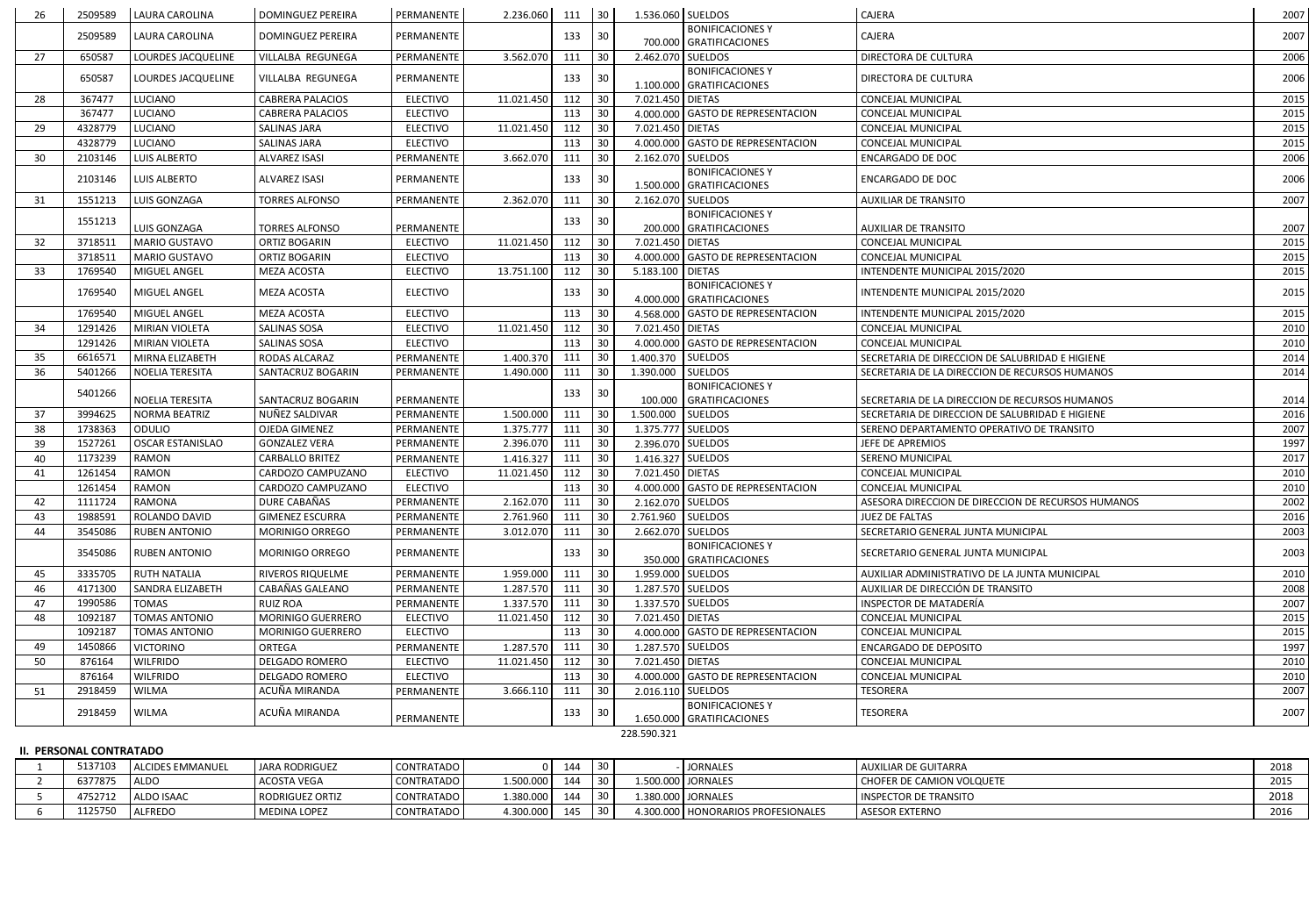|          | 1175896            | AMADO                          | <b>FERNANDEZ SANABRIA</b>      | <b>CONTRATADO</b>               | 1.160.000              | 144        | 30           |                        | 1.160.000 JORNALES                   | NOTIFICADOR DE DIRCCIÓN DE SALUBRIDAD E HIGIENE                        | 2001         |
|----------|--------------------|--------------------------------|--------------------------------|---------------------------------|------------------------|------------|--------------|------------------------|--------------------------------------|------------------------------------------------------------------------|--------------|
|          | 7368308            | <b>ANALIA NOEMI</b>            | <b>FERREIRA AGUILERA</b>       | CONTRATADO                      | 800.000                | 144        | 30           |                        | 800.000 JORNALES                     | GUIA MUSEO PARROQUIAL VIRGEN DEL ROSARIO                               | 2016         |
| -9       | 1396710            | <b>ANDRES</b>                  | MANCUELLO                      | CONTRATADO                      | 1.350.000              | 144        | 30           | 1.350.000              | <b>JORNALES</b>                      | <b>ELECTRICISTA</b>                                                    | 2006         |
| 10       | 1035413            | <b>ANDRES ABELINO</b>          | CASTILLO                       | CONTRATADO                      | 2.200.000              | 144        | 30           |                        | 2.200.000   JORNALES                 | CHOFER RETROEXCAVADORA                                                 | 2008         |
| 11       | 3711339            | <b>ANDRES SABINO</b>           | ZORRILLA GAMARRA               | CONTRATADO                      |                        | 144        | 30           |                        | <b>JORNALES</b>                      | PROFESOR DEL CENTRO COMUNITARIO DEL ARTE DE ALDAMA CAÑADA              | 2014         |
| 12       | 4845025            | ANGEL RAMON                    | <b>RIVEROS</b>                 | <b>CONTRATADO</b>               | 1.380.000              | 144        | 30           |                        | 1.380.000 JORNALES                   | <b>INSPECTOR DE TRANSITO</b>                                           | 2016         |
| 13       | 527457             | <b>ANTONIA</b>                 | SERVIAN NEDINA                 | CONTRATADO                      |                        | 144        | 30           |                        | <b>JORNALES</b>                      | COCINERA DE LA ESCUELA BÁSICA Nº 1019 ESPIRITU SANTO                   | 2017         |
| 14       | 1425163            | <b>ANTONIO DEMETRIO</b>        | <b>AGUILAR</b>                 | CONTRATADO                      | 2.500.000              | 144        | 30           |                        | 2.500.000 JORNALES                   | ENCARGADO DE MANTENIMIENTO VIAL                                        | 2015         |
| 15       | 1995142            | ANUNCIO                        | <b>FERREIRA SALINAS</b>        | <b>CONTRATADO</b>               | 1.500.000              | 144        | 30           | 1.500.000              | <b>JORNALES</b>                      | ENCARGADO DEL CEMENTERIO                                               | 2006         |
| 16       | 2547295            | ARMINDA                        | <b>ACOSTA RIVEROS</b>          | CONTRATADO                      | 1.625.000              | 144        | 30           | 1.625.000              | <b>JORNALES</b>                      | PERSONAL DE LA CUARILLA MUNICIPAL                                      | 2012         |
| 17       | 3019326            | ARNALDO CRISTINO               | DIAZ BOBADILLA                 | CONTRATADO                      | 1.380.000              | 144        | 30           | 1.380.000              | <b>JORNALES</b>                      | <b>INSPECTOR DE TRANSITO</b>                                           | 2015         |
| 18       | 2093968            | <b>ATANASIO</b>                | <b>GONZALEZ RUIZ DIAZ</b>      | CONTRATADO                      | 1.420.000              | 144        | 30           | 1.420.000              | <b>JORNALES</b>                      | VIGILANTE DEL CENTRO CULTURAL                                          | 2006         |
| 19       | 1723069            | <b>AUGUSTO SABINO</b>          | <b>BAEZ</b>                    | CONTRATADO                      | 1.625.000              | 144        | 30           | 1.625.000              | <b>JORNALES</b>                      | PERSONAL DE LA CUADRILLA MUNICIPAL                                     | 2017         |
| 20       | 1630337            | <b>AURELIA</b>                 | <b>LOPEZ</b>                   | CONTRATADO                      | 1.625.000              | 144        | 30           | 1.625.000              | <b>JORNALES</b>                      | PERSONAL DE LA CUARILLA MUNICIPAL                                      | 2008         |
| 21       | 2166986            | <b>BERNARDINO</b>              | CANDIA                         | CONTRATADO                      | 1.625.000              | 144        | 30           | 1.625.000              | <b>JORNALES</b>                      | PERSONAL DE LA CUARILLA MUNICIPAL                                      | 2001         |
| 22       | 2387158            | BERNARDINO                     | <b>OJEDA</b>                   | CONTRATADO                      | 1.388.800              | 144        | 30           |                        | 1.388.800 JORNALES                   | VIGILANTE DEL CENTRO CULTURAL                                          | 2001         |
| 23       | 3426496            | <b>BLANCA CELINA</b>           | <b>FLEITAS DE GAONA</b>        | CONTRATADO                      |                        | 144        | 30           |                        | <b>JORNALES</b>                      | COCINERA ESCUELA CONCEPCION LEYES DE CHAVEZ                            | 2014         |
| 24       | 4672918            | <b>BLANCA JUSTINA</b>          | LOPEZ DE SANTACRUZ             | <b>CONTRATADO</b>               | 2.000.000              | 144        | 30           | 2.000.000              | <b>JORNALES</b>                      | ENCARGADA DE LA SECRETARIA DE LA MUJER                                 | 2016         |
| 25       | 5784480            | <b>BLAS HERMINIO</b>           | CARDOZO AMARILLA               | CONTRATADO                      | 1.600.000              | 144        | 30           | 1.600.000              | <b>JORNALES</b>                      | CAJERO                                                                 | 2013         |
| 26       | 5379991            | <b>BRUNA YGNACIA</b><br>CARLOS | VEGA<br><b>ALFONSO CACERES</b> | CONTRATADO<br><b>CONTRATADO</b> |                        | 144<br>144 | 30           |                        | <b>JORNALES</b>                      | PROFESOR DEL CENTRO COMUNITARIO DE ALDAMA CAÑADA                       | 2010         |
| 27<br>28 | 2217811<br>1810981 | <b>CARLOS ALBERTO</b>          | <b>ESPINOLA</b>                | CONTRATADO                      | 1.625.000<br>1.460.000 | 144        | 30<br>30     | 1.625.000<br>1.460.000 | <b>JORNALES</b><br>JORNALES          | PERSONAL DE LA CUARILLA MUNICIPAL                                      | 2010<br>2006 |
| 29       | 7020470            | <b>CARLOS ALBERTO</b>          | MUÑOZ GALARZA                  | CONTRATADO                      | 1.625.000              | 144        | 30           | 1.625.000              | <b>JORNALES</b>                      | SERENO CICLOVIA MUNICIPAL<br>PERSONAL DE LIMPIEZA                      | 2019         |
| 30       | 4866426            | CARLOS ALCIDES                 | <b>ECHEVERRIA CACERES</b>      | CONTRATADO                      |                        | 144        | 30           |                        | <b>JORNALES</b>                      | PROFESOR DE SEMINARIO DE LA ESCUELA DE TEATRO                          | 2018         |
| 30       | 4947780            | CARLOS AUGUSTO                 | ROMERO GAMARRA                 | CONTRATADO                      | 1.500.000              | 144        | 30           | 1.500.000              | <b>JORNALES</b>                      | CHOFER DIRECCION DE ADMINISTRACIÓN                                     | 2012         |
| 31       | 1230922            | CARLOS EDUARDO                 | RIVEROS OTERO                  | CONTRATADO                      | 1.500.000              | 144        | 30           | 1.500.000              | <b>JORNALES</b>                      | ENCARGADO DE OFICINA DE ACCESO A INFORMACIONES PUBLICAS                | 2010         |
| 32       | 1257725            | <b>CARLOS RUBÉN</b>            | <b>RIVEROS</b>                 | CONTRATADO                      | 1.625.000              | 144        | 30           | 1.625.000              | <b>JORNALES</b>                      | PERSONAL DE LA CUARILLA MUNICIPAL                                      | 2006         |
| 33       | 2342498            | CARLOS UBALDO                  | SALINAS SOSA                   | CONTRATADO                      | 1.000.000              | 144        | 30           | 1.000.000              | <b>JORNALES</b>                      | SERENO JUNTA MUNICIPAL                                                 | 2006         |
| 34       | 4694597            | <b>CARMEN DIANA</b>            | SERVIAN CENTURION              | CONTRATADO                      | 1.180.000              | 144        | 30           | 1.180.000              | <b>JORNALES</b>                      | SECRETARIA ASESORIA JURIDICA                                           | 2006         |
| 35       | 4653056            | CAROLINA                       | <b>CANTERO ARANA</b>           | CONTRATADO                      |                        | 144        | 30           |                        | <b>JORNALES</b>                      | AYUDANTE COCINA ESCUELA CONCEPCIÓN LEYES DE CHAVEZ                     | 2014         |
| 36       | 4689541            | CATALINA                       | <b>FLEITAS PRESENTADO</b>      | CONTRATADO                      |                        | 144        | 30           |                        | <b>JORNALES</b>                      | AYUDANTE DE COCINA ESCUELA JUKYRYMI                                    | 2016         |
| 37       | 5540564            | CELINA MARIA                   | LEGUIZAMÓN CAMPUZAMO           | <b>CONTRATADO</b>               |                        | 144        | 30           |                        | <b>JORNALES</b>                      | PROFESORA AUXILIAR DEL CENTRO COMUNITARIO MUNICIPAL DE ARTE DE YVYRATY | 2018         |
| 38       | 2316677            | CELSO                          | DIAZ FLORENTÍN                 | <b>CONTRATADO</b>               | 1.625.000              | 144        | 30           | 1.625.000 JORNALES     |                                      | PERSONAL DELA CUADRILLA MUNICIPAL                                      | 2017         |
| 39       | 5631461            | <b>CESAR FIDEL</b>             | <b>GONZALEZ GONZALEZ</b>       | CONTRATADO                      | 1.000.000              | 144        | $ 30\rangle$ |                        | 1.000.000 JORNALES                   | ORDENANZA DE LA JUNTA MUNICIPAL                                        | 2016         |
| 40       | 4993881            | CESAR JESUS DAVID              | OJEDA MARTINEZ                 | CONTRATADO                      | 1.380.000              | 144        | 30           | 1.380.000              | <b>JORNALES</b>                      | AGENTE MUNICIPAL DE TRANSITO                                           | 2017         |
| 41       | 2046148            | <b>CHISTIAN BIENVENIDO</b>     | <b>CANTERO NUNEZ</b>           | CONTRATADO                      | 1.680.000              | 144        | 30           |                        | 1.680.000 JORNALES                   | <b>INSPECTOR DE TRANSITO</b>                                           | 2016         |
| 42       | 1129825            | CLAUDELINA                     | <b>ROJAS DE RIVEROS</b>        | CONTRATADO                      |                        | 144        | 30           |                        | <b>JORNALES</b>                      | COCINERA DE LA ESCUELA PROF. ESTANISLAO ESPINOLA                       | 2014         |
| 43       | 5615895            | CRISTHIAN ADOLFO               | MARIQUE                        | CONTRATADO                      | 1.625.000              | 144        | 30           |                        | 1.625.000 JORNALES                   | PERSONAL DE LA CUADRILLA MUNICIPAL                                     | 2017         |
|          | 2098056            |                                |                                |                                 |                        |            |              |                        |                                      |                                                                        |              |
| 44       |                    | <b>CRISTHIAN MILCIADES</b>     | OLMEDO GAONA                   | CONTRATADO                      | 1.456.000              | 144        | 30           |                        | 1.456.000 JORNALES                   | SERENO DEL MERCADO MUNICIPAL                                           | 2006         |
| 45       | 4141026            | <b>CHRISTIAN EMILIANO</b>      | <b>ENCINA CANTERO</b>          | CONTRATADO                      | 500.000                | 144        |              |                        | 500.000 JORNALES                     | <b>ENCARGADO DE TELECENTRO</b>                                         | 2019         |
| 46       | 5013815            | <b>CRISTINA</b>                | ORTIZ                          | CONTRATADO                      |                        | 144        | 30           |                        | <b>JORNALES</b>                      | COCINERA DE LA ESCUELA URUNDE'Y                                        | 2014         |
| 47       | 6548480            | CYNTHIA MARINA                 | <b>ESCOBAR VEGA</b>            | CONTRATADO                      | 1.380.000              | 144        | 30           |                        | 1.380.000 JORNALES                   | <b>INSPECTOR DE TRANSITO</b>                                           | 2016         |
| 48       | 4212344            | <b>CYNTHIA RAMONA</b>          | PEREZ ACOSTA                   | CONTRATADO                      | 1.478.000              | 144        | 30           |                        | 1.478.000 JORNALES                   | <b>INSPECTOR DE TRANSITO</b>                                           | 2006         |
| 49       | 3861018            | DAHIANA BEATRIZ                | ZARZA VEGA                     | CONTRATADO                      |                        | 144        | 30           |                        | <b>JORNALES</b>                      | AUXILIAR SECRETARIA ESCUELA DE TEATRO                                  | 2015         |
| 50       | 3983099            | <b>DAMYR FABIAN</b>            | <b>FABIO PALACIOS</b>          | CONTRATADO                      |                        | 144        | 30           |                        | <b>JORNALES</b>                      | PROFESOR DE GUITARRA                                                   | 2011         |
| 51       | 2392439            | DANELIA ROSALBA                | <b>CACERES DE BAEZ</b>         | CONTRATADO                      | 1.650.000              | 144        | 30           |                        | 1.650.000 JORNALES                   | ASISTENTE DE SECRETARIA DE ACCION SOCIAL                               | 2010         |
| 52       | 1256862            | DANIEL                         | PATIÑO GALEANO                 | <b>CONTRATADO</b>               | 1.625.000              | 144        | 30           |                        | 1.625.000 JORNALES                   | PERSONAL DE LA CUARILLA MUNICIPAL                                      | 2004         |
| 53       | 1551577            | DEOLINDA RAMONA                | <b>GIMENEZ BERKHOLTZ</b>       | CONTRATADO                      |                        | 144        | 30           |                        | <b>JORNALES</b>                      | PROFESORA DEL CENTRO COMUNITARIO DEL ARTE DE ALDAMA CAÑADA             | 2011         |
| 54       | 3323891            | <b>DERLIS JOAQUIN</b>          | <b>CORREA OCAMPOS</b>          | CONTRATADO                      | 2.200.000              | 144        | 30           |                        | 2.200.000 JORNALES                   | JEFE DE CATASTRO                                                       | 2001         |
| 55       | 3664625            | DIEGO ARMANDO                  | VILLAGRA ESPINOLA              | <b>CONTRATADO</b>               | 1.100.000              | 144        | 30           |                        | 1.100.000   JORNALES                 | AUXILIAR ADMINISTRATIVO DEL MERCADO MUNICIPAL                          | 2017         |
|          | 1563441            |                                |                                |                                 |                        |            |              |                        |                                      |                                                                        |              |
| 56       |                    | <b>DOLLY ELIZABETH</b>         | <b>MORALES CABRERA</b>         | <b>CONTRATADA</b>               | 2.200.000              | 145        | 30           |                        | 2.200.000   HONORARIOS PROFESIONALES | AUDITORA INTERNA                                                       | 2018         |
| 57       | 868480             | EDELMIRO                       | CABAÑAS                        | <b>CONTRATADO</b>               | 1.500.000              | 144        | 30           |                        | 1.500.000 JORNALES                   | SERENO DEL AREA RECREATIVO DE ESTANZUELA                               | 2018         |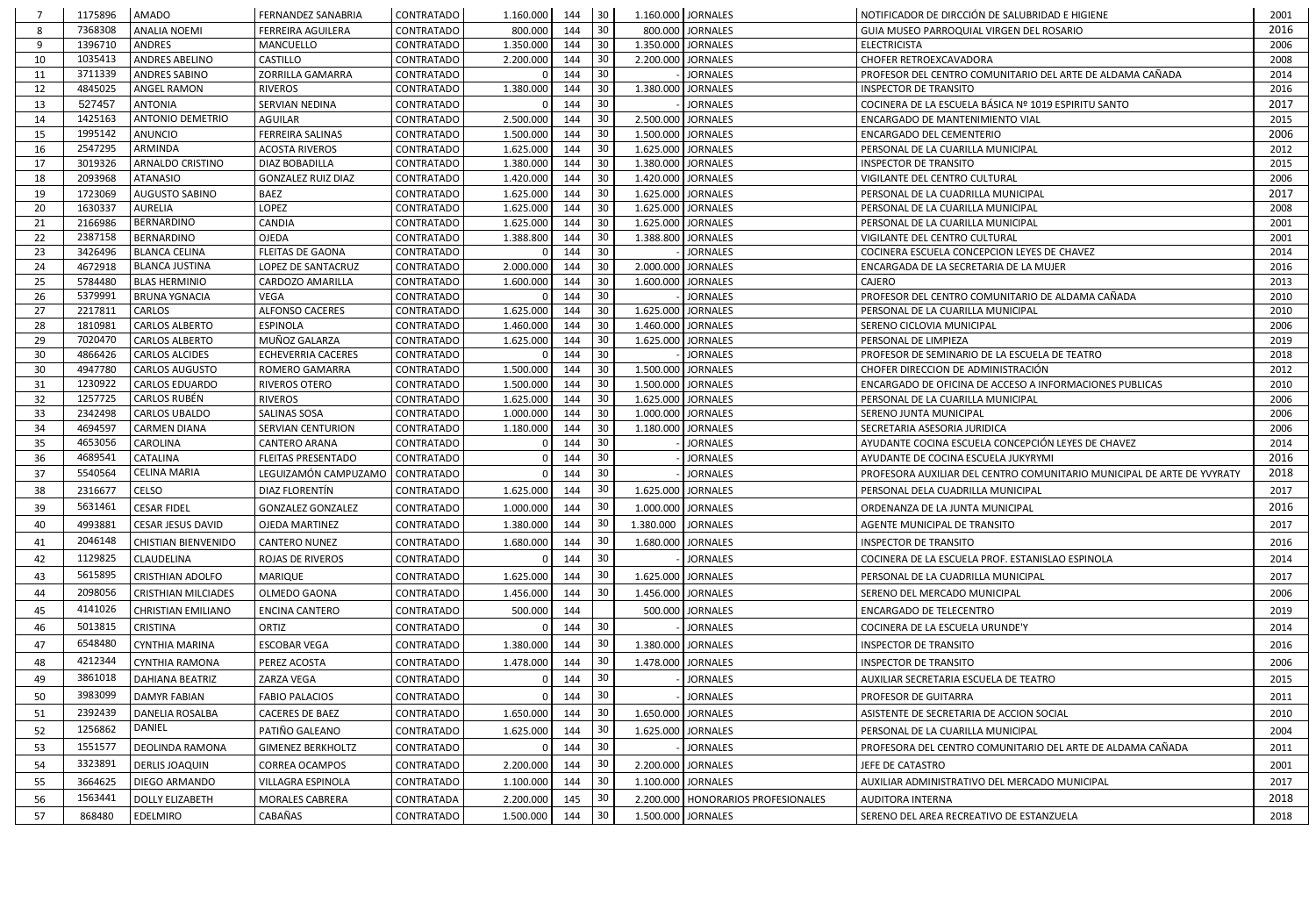| 58  | 1223116 | <b>EDUARDO</b>            | RAMIREZ                    | CONTRATADO        | 2.650.000 | 144 | 30  |                    | 2.650.000 JORNALES                   | CHOFER MOTONIVELADORA                                        | 2010 |
|-----|---------|---------------------------|----------------------------|-------------------|-----------|-----|-----|--------------------|--------------------------------------|--------------------------------------------------------------|------|
| 59  | 6263431 | <b>EDUARDO</b>            | <b>ALDANA ESCURRA</b>      | <b>CONTRATADO</b> | 1.380.000 | 144 | 30  | 1.380.000 JORNALES |                                      | <b>INSPECTOR DE TRANSITO</b>                                 | 2017 |
| 60  | 1823791 | <b>ELOISA</b>             | CANDIA                     | <b>CONTRATADO</b> | 1.276.000 | 144 | 30  |                    | 1.276.000 JORNALES                   | LIMPIADORA DE LA INSTITUCIÓN                                 | 2001 |
| 61  | 925860  | <b>ELVIRA</b>             | MANCUELLO                  | <b>CONTRATADO</b> |           | 144 | 30  |                    | <b>JORNALES</b>                      | COCINERA DE LA ESCUELA URUNDE'Y                              | 2015 |
| 62  | 1701557 | <b>EMILIANO</b>           | <b>DIAZ</b>                | <b>CONTRATADO</b> | 2.340.000 | 144 | 30  |                    | 2.340.000 JORNALES                   | CHOFER CUADRILLA MUNICIPAL                                   | 2013 |
| 63  | 5421873 | <b>EMMANUEL</b>           | LOPEZ CORONEL              | <b>CONTRATADO</b> | 1.625.000 | 144 | 30  |                    | 1.625.000 JORNALES                   | PERSONAL DE LA CUARILLA MUNICIPAL                            | 2016 |
| 64  | 3690061 | <b>ENRIQUE ALBERTO</b>    | <b>ESCOBAR OVELAR</b>      | <b>CONTRATADO</b> |           | 144 | 30  |                    | <b>JORNALES</b>                      | CONSULTORIA Y FORTALECIMIENTO DE LOS CENTROS COMUNITARIOS    | 2012 |
| 65  | 2072917 | <b>FAUSTO</b>             | <b>GALEANO GUERRERO</b>    | CONTRATADO        | 1.800.000 | 144 | 30  |                    | 1.800.000 JORNALES                   | SEPULTURERO DEL CEMENTERIO MUNICIPAL                         | 2001 |
| 66  | 1297237 | <b>FEDERICO</b>           | <b>MARECOS HERMOSILLA</b>  | <b>CONTRATADO</b> | 1.800.000 | 145 | 30  |                    | 1.800.000 HONORARIOS PROFESIONALES   | ASESOR DEL DEPARTAMENTO DE CULTURA                           | 2016 |
| 67  | 2913774 | <b>FELICIA</b>            | SERVIAN OJEDA              | <b>CONTRATADO</b> | 1.000.000 | 144 | 30  | 1.000.000 JORNALES |                                      | LIMPIADORA DEL CENTRO CULTURAL                               | 2011 |
| 68  | 439792  | <b>FELIX</b>              | <b>FERREIRA MORINIGO</b>   | <b>CONTRATADO</b> |           | 144 | 30  |                    | <b>JORNALES</b>                      | PROFESOR AUXILIAR DE CORO MUNICIPAL DE LA TERCERA EDAD       | 2016 |
| 69  | 1809865 | <b>FIDEL</b>              | <b>COLMAN GIMENEZ</b>      | <b>CONTRATADO</b> | 2.081.690 | 144 | 30  | 2.081.690 JORNALES |                                      | PERSONAL DE LA CUADRILLA MUNICIPAL                           | 2016 |
| 70  | 1790789 | <b>FIDELINA</b>           | RUIZ DIAZ ZARACHO          | <b>CONTRATADO</b> |           | 144 | 30  |                    | <b>JORNALES</b>                      | COCINERA DE LA ESCUELA BASICA Nº 6.660 VECINOS UNIDOS        | 2016 |
| 71  | 1558227 | <b>FLORIA</b>             | PIRIS AGUILERA             | <b>CONTRATADO</b> | 4.400.000 | 145 | 30  |                    | 4.400.000   HONORARIOS PROFESIONALES | FISCALIZADORA DE OBRAS DE FONACIDE                           | 2015 |
| 72  | 2352462 | FRANCISCO JAVIER          | MANCUELLO SAMANIEGO        | <b>CONTRATADO</b> | 1.245.000 | 144 | 30  |                    | 1.245.000 JORNALES                   | NOTIFICADOR DE CATASTRO                                      | 2006 |
| 73  | 5383061 | FRANCISCO SANTIAGO        | LUGO MONTANIA              | <b>CONTRATADO</b> | 1.200.000 | 144 | 30  |                    | 1.200.000 JORNALES                   | AUXILIAR ADMINISTRATIVO                                      | 2018 |
| 74  | 3823511 | <b>FREDY GABRIEL</b>      | <b>TRINIDAD GONZALEZ</b>   | <b>CONTRATADO</b> | 1.200.000 | 144 | 30  |                    | 1.200.000 JORNALES                   | NOTIFICADOR DE RECAUDACIONES                                 | 2012 |
| 75  | 1247968 | <b>GILBERTO</b>           | SARACHO OVELAR             | CONTRATADO        | 1.625.000 | 144 | 30  |                    | 1.625.000 JORNALES                   | PERSONAL DE LA CUARILLA MUNICIPAL                            | 2001 |
| 76  | 1888963 | GILL                      | ALFONSO JARA               | <b>CONTRATADO</b> | 1.625.000 | 144 | 30  | 1.625.000 JORNALES |                                      | VIGILANTE DEL LOCAL MUNICIPAL                                | 2001 |
| 77  | 2091234 | <b>GLADIS</b>             | <b>GONZALEZ DE RAMIREZ</b> | <b>CONTRATADO</b> |           | 144 | 30  |                    | <b>JORNALES</b>                      | COCINERA ESCUELA CONCEPCIÓN LEYES DE CHAVEZ                  | 2014 |
| 78  | 1947556 | <b>GLADYS ELIZABETH</b>   | <b>CENTURION</b>           | <b>CONTRATADO</b> |           | 144 | 30  |                    | <b>JORNALES</b>                      | COCINERA DE LA ESCUELA BÁSICA Nº 1019 ESPIRITU SANTO         | 2017 |
| 79  | 3323239 | <b>GLADYS ESTELA</b>      | <b>ORTEGA DUARTE</b>       | <b>CONTRATADO</b> | 1.200.000 | 144 | 30  |                    | 1.200.000 JORNALES                   | CONSEJERA DE CODENI                                          | 2012 |
| 80  | 4455573 | <b>GLADYS ZUNILDA</b>     | <b>TOLEDO BENITEZ</b>      | <b>CONTRATADO</b> | 1.200.000 | 144 | 30  |                    | 1.200.000 JORNALES                   | CONSEJERA DE CODENI                                          | 2013 |
| 81  | 2189180 | <b>GLORIA RAMONA</b>      | <b>ORTEGA SOLEY</b>        | CONTRATADA        |           | 144 | 30  |                    | <b>JORNALES</b>                      | COCINERA ESCUELA CONCEPCIÓN LEYES DE CHAVEZ                  | 2017 |
| 82  | 2392469 | <b>GLORIA ROSSANA</b>     | VELAZQUEZ G.               | <b>CONTRATADO</b> |           | 144 | 30  |                    | <b>JORNALES</b>                      | COCINERA ESCUELA JUKYRYMI                                    | 2014 |
| 83  | 3750268 | <b>GRACIELA</b>           | VAZQUEZ MIÑO               | CONTRATADO        |           | 144 | 30  |                    | <b>JORNALES</b>                      | COCINERA ESCUELA PROF. ESTANISLAO ESPINOLA                   | 2014 |
| 84  | 3819310 | GRACIELA                  | PRESENTADO                 | CONTRATADO        |           | 144 | 30  |                    | <b>JORNALES</b>                      | AYUDANTE DE COCINA ESCUELA JUKYRYMI                          | 2014 |
| 85  | 5625542 | <b>GUADALUPE CATALINA</b> | FERNANDEZ                  | CONTRATADO        | 1.000.000 | 144 | 30  | 1.000.000 JORNALES |                                      | GUIA MUSEO PARROQUIAL VIRGEN DEL ROSARIO                     | 2017 |
| 86  | 1132395 | <b>GUSTAVO JAVIER</b>     | <b>CRECHI CORONEL</b>      | <b>CONTRATADO</b> | 1.496.000 | 144 | 30  |                    | 1.496.000 JORNALES                   | SERENO JUNTA MUNICIPAL                                       | 2006 |
| 87  | 6529318 | <b>GUSTAVO JAVIER</b>     | SALINAS TRINIDAD           | CONTRATADO        | 1.200.000 | 144 | 30  | 1.200.000 JORNALES |                                      | AUXILIAR DE LA DIRECCION DE SALUBRIDAD E HIGUIENE            | 2017 |
| 88  | 2987093 | <b>HECTOR AMADO</b>       | CARDOZO LEGUIZAMON         | CONTRATADO        | 1.625.000 | 144 | 30  |                    | 1.625.000 JORNALES                   | PERSONAL DE LA CUARILLA MUNICIPAL                            | 2017 |
| 89  | 2100335 | <b>HECTOR VIDAL</b>       | MEDINA                     | CONTRATADO        | 1.625.000 | 144 | 30  |                    | 1.625.000 JORNALES                   | PERSONAL DE LA CUARILLA MUNICIPAL                            | 2016 |
| 90  | 4783445 | <b>HERNAN</b>             | <b>BAEZ GUERRERO</b>       | CONTRATADO        |           | 144 | 30  |                    | <b>JORNALES</b>                      | PROFESOR DE GUITARRA                                         | 2012 |
| 91  | 5312526 | <b>HERNAN</b>             | <b>MERELES CARDOZO</b>     | CONTRATADO        | 1.625.000 | 144 | 30  |                    | 1.625.000 JORNALES                   | PERSONAL DE LA CUARILLA MUNICIPAL                            | 2016 |
| 92  | 818645  | <b>HIGINIO</b>            | <b>BRITOS BAREIRO</b>      | CONTRATADO        | 1.400.000 | 144 | 30  |                    | 1.400.000 JORNALES                   | ENCARGADO DE BIBLIOTECA DEL CENTRO CULTURAL                  | 2006 |
| 93  | 4186782 | <b>HUGO FRANCISCO</b>     | <b>CABRERA ORTEGA</b>      | CONTRATADO        |           | 144 | 30  |                    | <b>JORNALES</b>                      | PROFESOR DEL TALLER DE TEATRO                                | 2012 |
| 94  | 4385687 | <b>HUGO JAVIER</b>        | <b>ZORRILLA</b>            | CONTRATADO        | 1.625.000 | 144 | 30  | 1.625.000 JORNALES |                                      | PERSONAL DE LA CUARILLA MUNICIPAL                            | 2006 |
| 95  | 2177322 | <b>INOCENCIO</b>          | <b>GAONA</b>               | CONTRATADO        | 1.625.000 | 144 | 30  |                    | 1.625.000 JORNALES                   | PERSONAL DE LA CUARILLA MUNICIPAL                            | 1979 |
| 96  | 7897024 | <b>ISAAC EMANUEL</b>      | RIVEROS BRITEZ             | CONTRATADO        | 500.000   | 144 | 30  |                    | 500.000 JORNALES                     | AYUDANTE DE VIGILANCIA DE LA PLAZA MARTIN DE BARUA           | 2016 |
| 97  | 1754829 | <b>ISABELINO</b>          | CABAÑAS BAREIRO            | CONTRATADO        | 1.625.000 | 144 | 30  |                    | 1.625.000 JORNALES                   | PERSONAL DE LA CUARILLA MUNICIPAL                            | 2006 |
| 99  | 781016  | <b>ISIDRO</b>             | RAMIREZ                    | CONTRATADO        | 1.625.000 | 144 | -30 |                    | 1.625.000 JORNALES                   | PERSONAL DE LA CUARILLA MUNICIPAL                            | 2008 |
| 100 | 4633034 | <b>ISRAEL</b>             | <b>COLMAN RIQUELME</b>     | CONTRATADO        | 1.500.000 | 144 | 30  |                    | 1.500.000 JORNALES                   | CHOFER DE CAMION VOLQUETE                                    | 2012 |
| 101 | 5479144 | <b>JESSICA ANDREA</b>     | ALONSO ALMADA              | CONTRATADO        | 1.150.000 | 144 | 30  |                    | 1.150.000 JORNALES                   | SECRETARIA DEL DPTO. DE AGRICULTURA                          | 2006 |
| 102 | 4099219 | <b>JOAQUIN</b>            | AGUAYO                     | CONTRATADO        |           | 144 | 30  |                    | <b>JORNALES</b>                      | PROFESOR DEL CENTRO COMUNITARIO MUNICIPAL DE ARTE DE YVYRATY | 2018 |
| 103 | 5216443 | <b>JOB DANIEL</b>         | <b>BORDA RODRIGUEZ</b>     | <b>CONTRATADO</b> | 1.610.000 | 144 | 30  |                    | 1.610.000 JORNALES                   | AUXILIAR DE ADMINISTRATIVO DE LA JUNTA MUNICIPAL             | 2012 |
| 104 | 4812502 | <b>JOSÉ ANTONIO</b>       | SÁNCHEZ MARTINEZ           | CONTRATADO        | 1.380.000 | 144 | 30  |                    | 1.380.000 JORNALES                   | INSPECTOR DE TRANSITO                                        | 2018 |
| 105 | 4257617 | JOSE DE LOS SANTOS        | <b>BELOTTO BRITEZ</b>      | CONTRATADO        | 1.334.000 | 144 | 30  |                    | 1.334.000 JORNALES                   | SERENO MERCADO MUNICIPAL                                     | 2014 |
| 106 | 2928069 | <b>JOSÉ LUIS</b>          | FERREIRA SALINAS           | <b>CONTRATADO</b> | 1.625.000 | 144 | 30  |                    | 1.625.000 JORNALES                   | PERSONAL DE LA CUARILLA MUNICIPAL                            | 2006 |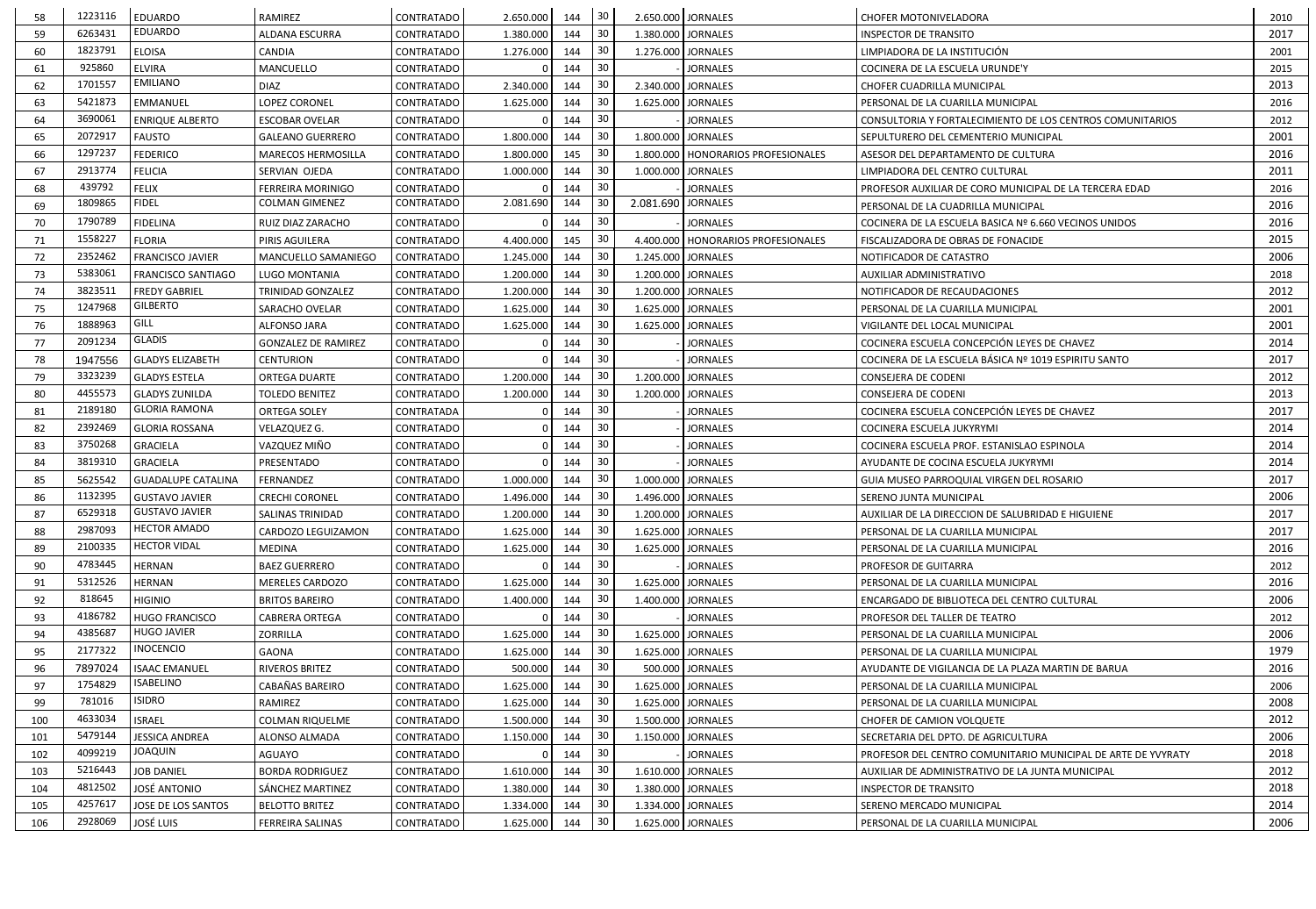| 107 | 3709771 | <b>JOSÉ LUIS</b>      | <b>GONZALEZ BARBOTE</b>  | <b>CONTRATADO</b> | 800.000   | 144 | 30              | 800.000 JORNALES                     | <b>ENCARGADO DE TELECENTRO</b>                                    | 2010 |
|-----|---------|-----------------------|--------------------------|-------------------|-----------|-----|-----------------|--------------------------------------|-------------------------------------------------------------------|------|
| 108 | 2498038 | <b>JOSEFINA</b>       | <b>GONZALEZ VERA</b>     | CONTRATADO        | 1.290.000 | 144 | 30              | 1.290.000 JORNALES                   | SECRETARIA DE INTENDENCIA                                         | 2011 |
| 110 | 1282795 | <b>JUAN BAUTISTA</b>  | <b>RIVEROS RODAS</b>     | <b>CONTRATADO</b> |           | 144 | 30 <sub>o</sub> | <b>JORNALES</b>                      | PROFESOR DE GUARANI DE LA ESCUELA DE TEATRO                       | 2018 |
| 111 | 4647534 | <b>JUAN GABRIEL</b>   | ZARATE GONZALEZ          | <b>CONTRATADO</b> | 1.200.000 | 144 | 30              | 1.200.000 JORNALES                   | AUXILIAR DE LA DIRECCION DE CATASTRO                              | 2010 |
| 112 | 2339552 | <b>JUAN IGNACIO</b>   | SERVIAN                  | CONTRATADO        | 1.500.000 | 144 | 30              | 1.500.000<br><b>JORNALES</b>         | CHOFER DEL CAMION VOLQUETE                                        | 2018 |
| 113 | 5196321 | JUAN JOSÉ ANTONIO     | <b>ESCURRA</b>           | <b>CONTRATADO</b> | 1.080.000 | 144 | 30              | 1.080.000 JORNALES                   | AUXILIAR DE RECURSOS HUMANOS                                      | 2017 |
| 114 | 1666928 | <b>JUAN OBDULIO</b>   | DIAZ DOMINGUEZ           | <b>CONTRATADO</b> |           | 144 | 30              | <b>JORNALES</b>                      | PROFESOR DE GUITARRA                                              | 2010 |
| 115 | 4592890 | <b>JUAN RAMON</b>     | AMARILLA LEGUIZAMON      | <b>CONTRATADO</b> | 1.500.000 | 144 | 30              | 1.500.000 JORNALES                   | PERSONAL DE LA CUADRILLA MUNICIPAL                                | 2016 |
| 116 | 5630921 | JUANA CAROLINA        | <b>TORALES GONZALEZ</b>  | <b>CONTRATADA</b> | 1.000.000 | 144 | 30              | 1.000.000 JORNALES                   | SECRETARIA DEL DEPARTAMENTO DE LA TERCERA EDAD                    | 2017 |
| 117 | 1136826 | <b>JULIO CESAR</b>    | RODRIGUEZ PEREZ          | <b>CONTRATADO</b> | 2.235.000 | 145 | 30              | 2.235.000   HONORARIOS PROFESIONALES | ASESOR DE LA JUNTA MUNICIPAL                                      | 2017 |
| 118 | 3252500 | KARINA ELIZABETH      | <b>ACOSTA</b>            | <b>CONTRATADO</b> |           | 144 | 30              | <b>JORNALES</b>                      | COCINERA DE LA ESCUELA VECINOS UNIDOS                             | 2014 |
| 119 | 6036284 | LAURA ANALIA          | <b>TORALES MENDEZ</b>    | CONTRATADA        | 1.200.000 | 144 | 30              | 1.200.000 JORNALES                   | ASISTENTE DE LA DIRECCION DE ADMINISTRACION Y FINANZAS            | 2018 |
| 120 | 3494710 | <b>LAURA DIANA</b>    | CABAÑAS DE BRITEZ        | <b>CONTRATADO</b> | 2.000.000 | 145 | 30              | 2.000.000   HONORARIOS PROFESIONALES | DIRECTORA DE CODENI                                               | 2004 |
| 121 | 6660154 | <b>LAURA ISABEL</b>   | <b>MARTINEZ GONZALEZ</b> | <b>CONTRATADA</b> | 900.000   | 144 | 30              | 900.000 JORNALES                     | ORDENANZA DE DOC                                                  | 2018 |
| 122 | 2098883 | LAURA MARLENE         | OVANDO CAMPUZANO         | <b>CONTRATADO</b> |           | 144 | 30              | <b>JORNALES</b>                      | PROFESORA DE CORO MUNICIPAL DE LA TERCERA EDAD                    | 2016 |
| 124 | 5783062 | LEYDA FABIANA         | ESTIGARRIBIA GIMENEZ     | <b>CONTRATADO</b> |           | 144 | 30 <sup>°</sup> | <b>JORNALES</b>                      | PROFESOR DEL CENTRO COMUNITARIO DE YBYRATY                        | 2012 |
| 125 | 3540444 | LIDA RAMONA           | LEÓN ADORNO              | <b>CONTRATADO</b> | 1.625.000 | 144 | 30              | 1.625.000 JORNALES                   | PERSONAL DE LA CUARILLA MUNICIPAL                                 | 2018 |
| 126 | 2098061 | LIDER ISAAC           | <b>VERA VEGA</b>         | CONTRATADO        | 1.460.000 | 144 | 30              | 1.460.000 JORNALES                   | SERENO MERCADO MUNICIPAL                                          | 2006 |
| 127 | 2466636 | <b>LIZ ANDREA</b>     | <b>BENITEZ ISASI</b>     | <b>CONTRATADO</b> |           | 144 | 30              | <b>JORNALES</b>                      | PROFESORA DE DECLAMACIÓN DE LA ESCUELA Y EL TALLER DE DECLAMACIÓN | 2012 |
| 129 | 3492615 | <b>LUIS ALBERTO</b>   | <b>MENDEZ</b>            | <b>CONTRATADO</b> | 1.560.000 | 144 | 30              | 1.560.000 JORNALES                   | PERSONAL DE LA CUARILLA MUNICIPAL                                 | 2012 |
| 130 | 5711196 | MANUELA               | <b>VILLALBA ROTELA</b>   | <b>CONTRATADO</b> | 1.160.000 | 144 | 30              | 1.160.000 JORNALES                   | PERSONAL DE LA CUARILLA MUNICIPAL                                 | 2017 |
| 131 | 2162857 | <b>MARCIANO</b>       | YEGROS GONZALEZ          | <b>CONTRATADO</b> | 1.540.000 | 144 | 30              | 1.540.000 JORNALES                   | PERSONAL DE LA CUADRILLA MUNICIPAL                                | 2001 |
| 132 | 1519072 | <b>MARCOS</b>         | DIAZ SAMANIEGO           | CONTRATADO        | 1.500.000 | 144 | 30              | 1.500.000 JORNALES                   | CHOFER DE CAMION VOLQUETE                                         | 2011 |
| 133 | 2933473 | <b>MARCOS AURELIO</b> | <b>ACOSTA FIGUEREDO</b>  | <b>CONTRATADO</b> | 1.800.000 | 144 | 30              | 1.800.000 JORNALES                   | AYUDANTE PARA CAMION COMPACTADOR                                  | 2004 |
| 134 | 3204412 | MARIA ANDREA          | ACOSTA LEZCANO           | CONTRATADO        | 2.200.000 | 145 | 30              | 2.200.000   HONORARIOS PROFESIONALES | NUTRICIONISTA - FONACIDE                                          | 2010 |
| 135 | 3614739 | <b>MARIA CELINA</b>   | LUGO DE ORTIZ            | <b>CONTRATADO</b> |           | 144 | 30              | <b>JORNALES</b>                      | COCINERA DE LA ESCUELA CONCEPCIÓN LEYES DE CHAVEZ                 | 2017 |
| 136 | 4982413 | MARIA DEL ROSARIO     | PEREZ VAZQUEZ            | <b>CONTRATADO</b> |           | 144 | 30              | <b>JORNALES</b>                      | COCINERA DE LA ESCUELA BÁSICA Nº 1359 DON CARLOS CALCENA          | 2017 |
| 137 | 2318833 | <b>MARIA ELENA</b>    | ALCARAZ GOMEZ            | <b>CONTRATADO</b> |           | 144 | 30              | <b>JORNALES</b>                      | PROFESORA DE DANZA FOLCLORICA                                     | 2014 |
| 138 | 5540070 | <b>MARIA GISSEL</b>   | PEÑA VERA                | <b>CONTRATADO</b> | 1.500.000 | 144 | 30              | 1.500.000 JORNALES                   | LIQUIDADORA DE IMPUESTOS                                          | 2013 |
| 139 | 1063743 | <b>MARIA GLORIA</b>   | CARDOZO DE MERELES       | <b>CONTRATADO</b> |           | 144 | 30              | <b>JORNALES</b>                      | COCINERA DE LA ESCUELA LAUREANA VEGA                              | 2014 |
| 140 | 1975588 | <b>MARIA INES</b>     | ACOSTA DE CAMPUZANO      | <b>CONTRATADO</b> |           | 144 | 30              | <b>JORNALES</b>                      | COCINERA DE LA ESCUELA LAUREANA VEGA                              | 2014 |
| 141 | 2498036 | <b>MARIA LUISA</b>    | ROMERO                   | <b>CONTRATADO</b> | 1.000.000 | 144 | 30              | 1.000.000 JORNALES                   | ENCARGADA DE BIBLIOTECA DEL CENTRO CULTURAL Y ARTESANAL           | 2016 |
| 142 | 5033755 | MARIA MAGDALENA       | <b>FERNANDEZ ROA</b>     | <b>CONTRATADO</b> |           | 144 | 30              | <b>JORNALES</b>                      | COCINERA DE LA ESCUELA BÁSICA Nº 1019 ESPIRITU SANTO              | 2017 |
| 143 | 2284382 | <b>MARIA MAXIMA</b>   | <b>GAONA FRANCO</b>      | <b>CONTRATADO</b> |           | 144 | 30 <sub>o</sub> | <b>JORNALES</b>                      | COCINERA DE LA ESCUELA MEDALLA MILAGROSA                          | 2014 |
| 144 | 3331661 | MARÍA VICTORINA       | CANTERO                  | <b>CONTRATADO</b> | 1.625.000 | 144 | 30              | 1.625.000 JORNALES                   | PERSONAL DE LA CUARILLA MUNICIPAL                                 | 2006 |
| 145 | 5872263 | <b>MARIA VIVIANA</b>  | OJEDA NAVARRO            | <b>CONTRATADO</b> | 1.200.000 | 144 | 30              | 1.200.000 JORNALES                   | PERSONAL DE LIMPIEZA                                              | 2018 |
| 146 | 1848651 | <b>MARIO LUIS</b>     | <b>ESCOBAR ROJAS</b>     | <b>CONTRATADO</b> | 2.362.000 | 141 | 30              | 2.362.000 TECNICO                    | <b>ENCARGADO DE COMISIONES VECINALES</b>                          | 2012 |
| 147 | 3964042 | <b>MARTA ISABEL</b>   | RAMIREZ BAEZ             | <b>CONTRATADO</b> | 1.500.000 | 144 | 30              | 1.500.000 JORNALES                   | LIQUIDADORA DE IMPUESTOS                                          | 2014 |
| 148 | 1746262 | <b>MARTIN</b>         | SANABRIA GONZALEZ        | <b>CONTRATADO</b> | 1.276.000 | 144 | 30              | 1.276.000 JORNALES                   | PERSONAL DE LA CUARILLA MUNICIPAL                                 | 2006 |
| 149 | 5262483 | <b>MARY ESTER</b>     | DELGADO RIQUELME         | <b>CONTRATADO</b> |           | 144 | 30              | <b>JORNALES</b>                      | PROFESORA DEL CENTRO COMUNITARIO MUNICIPAL DE ARTE DE YVYRATY     | 2018 |
| 150 | 3354855 | MAXIMO DANIEL         | <b>ORTEGA AYALA</b>      | <b>CONTRATADO</b> | 2.500.000 | 141 | 30              | 2.500.000 JORNALES                   | DIRECTOR DE TRANSITO                                              | 2016 |
| 151 | 1026790 | MEDARDO SALUSTIANO    | <b>BOGADO GONZALEZ</b>   | <b>CONTRATADO</b> | 4.950.000 | 145 | 30              | 4.950.000 HONORARIOS PROFESIONALES   | ASESOR ECONÓMICO Y CONTADOR                                       | 2007 |
| 152 | 1754110 | <b>MERCEDES</b>       | ALVAREZ                  | <b>CONTRATADO</b> | 1.276.000 | 144 | 30              | 1.276.000 JORNALES                   | LIMPIADORA DE LA INSTITUCIÓN                                      | 2006 |
| 153 | 619291  | MIGUEL ÁNGEL          | RODRÍGUEZ FERNANDEZ      | <b>CONTRATADO</b> | 5.000.000 | 141 | 30              | 5.000.000 TECNICO                    | DIRECTOR DE RECAUDACIÓN                                           | 2012 |
| 154 | 3854793 | MILNER RODRIGO        | <b>FRANCO ALEMAN</b>     | <b>CONTRATADO</b> | 1.300.000 | 144 | 30              | 1.300.000 JORNALES                   | CHOFER DE DIRECCIÓN DE OBRAS                                      | 2011 |
| 155 | 2046954 | <b>MIRIAN ELISA</b>   | CHAVEZ DE CORONEL        | <b>CONTRATADO</b> | 1.300.000 | 144 | 30              | 1.300.000 JORNALES                   | COBRADORA DE MERCADO                                              | 2009 |
| 156 | 2943206 | <b>MIRTHA</b>         | <b>INSFRAN</b>           | <b>CONTRATADO</b> | 1.430.000 | 144 | 30              | 1.430.000 JORNALES                   | LIMPIADORA JUNTA MUNICIPAL                                        | 2001 |
| 157 | 2122790 | MIRYAN                | ARZAMENDIA               | <b>CONTRATADO</b> | 1.625.000 | 144 | 30              | 1.625.000 JORNALES                   | PERSONAL DE LA CUARILLA MUNICIPAL                                 | 2001 |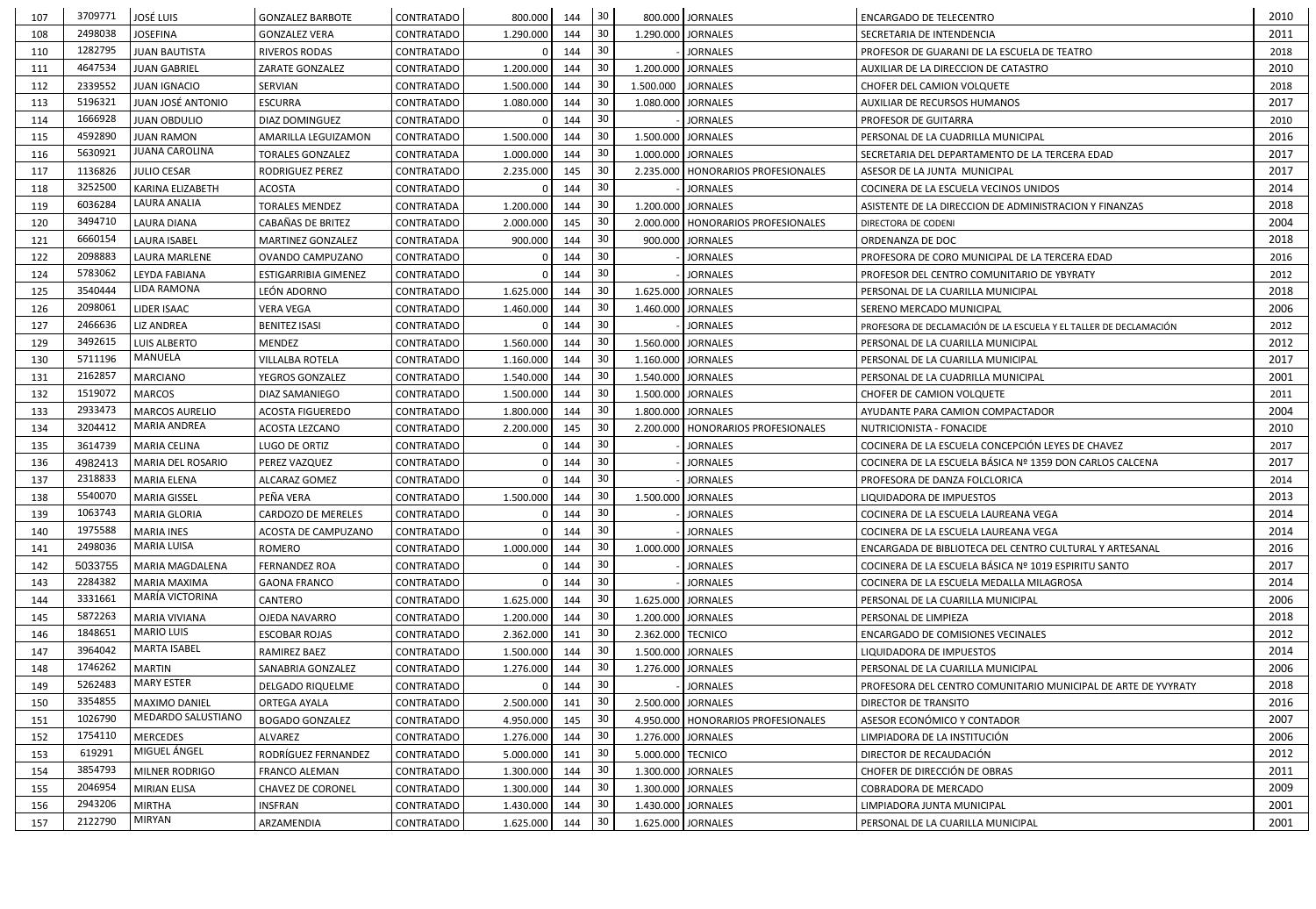| 158 | 3228515 | NATALIA NOEMÍ             | <b>CÁCERES GAONA</b>      | CONTRATADO        | 1.900.000 | 145 | $30$            | 1.900.000   HONORARIOS PROFESIONALES               | NUTRICIONISTA - FONACIDE                                 | 2014 |
|-----|---------|---------------------------|---------------------------|-------------------|-----------|-----|-----------------|----------------------------------------------------|----------------------------------------------------------|------|
| 159 | 1432314 | NICASIO DEL PILAR         | OVIEDO                    | CONTRATADO        | 1.625.000 | 144 | 30              | 1.625.000 JORNALES                                 | PERSONAL DE LA CUARILLA MUNICIPAL                        | 2012 |
| 160 | 569379  | <b>NIDIA</b>              | SANABRIA DE SANTANDER     | <b>CONTRATADO</b> |           | 144 | 30              | <b>JORNALES</b>                                    | PROFESORA DE LITERATUTA DE LA ESCUELA DE DECLAMACIÓN     | 2001 |
| 161 | 928582  | NIDIA EULOGIA             | <b>ACOSTA DE PEREZ</b>    | <b>CONTRATADO</b> | 1.276.000 | 144 | 30              | 1.276.000 JORNALES                                 | LIMPIADORA DE LA INSTITUCIÓN                             | 2006 |
| 162 | 3516113 | <b>NIDIA RAQUEL</b>       | <b>MEZA ROBLES</b>        | <b>CONTRATADO</b> |           | 144 | 30              | <b>JORNALES</b>                                    | COCINERA DE LA ESCUELA CONCEPCIÓN LEYES DE CHAVEZ        | 2014 |
| 163 | 3524751 | NILDA ANTONIA             | RICHER CHAVEZ             | <b>CONTRATADO</b> | 1.100.000 | 144 | 30              | 1.100.000 JORNALES                                 | SECRETARIA DE DEPARTAMENTO DE SUMINISTRO                 | 2017 |
| 164 | 2215348 | NILDA BEATRIZ             | <b>GUTIERREZ DE ARCE</b>  | <b>CONTRATADO</b> | 500.000   | 144 | 30              | 500.000 JORNALES                                   | ENCARGADA DE COMERCIALIZACIÓN DE PRODUCTOS ARTESANALES   | 2018 |
|     |         |                           |                           |                   |           | 145 | 30              | 2.200.000   HONORARIOS PROFESIONALES               | DIRECTORA DE SALUBRIDAD E HIGIENE                        | 2016 |
| 165 | 3982589 | NILDA CONCEPCION          | <b>GONZALEZ CABALLERO</b> | <b>CONTRATADO</b> | 2.700.000 | 133 | 30              | <b>BONIFICACIONES Y</b><br>500.000 GRATIFICACIONES | DIRECTORA DE SALUBRIDAD E HIGIENE                        | 2016 |
| 166 | 4132772 | NÍNIVE MARIA<br>ALEJANDRA | ARCE CHAMORRO             | <b>CONTRATADO</b> |           | 144 | 30              | <b>JORNALES</b>                                    | PROFESORA DE DANZA JAZZ                                  | 2010 |
| 167 | 3448169 | NOELIA ISIDORA            | SALINAS CABAÑAS           | <b>CONTRATADO</b> | 1.330.000 | 144 | 30              | 1.330.000 JORNALES                                 | <b>RECEPCIONISTA</b>                                     | 2004 |
| 168 | 3303069 | NORMA BEATRIZ             | PEREZ RUIZ                | <b>CONTRATADO</b> |           | 144 | 30              | <b>JORNALES</b>                                    | COCINERA DE LA ESCUELA URUNDE'Y                          | 2014 |
| 169 | 2103153 | <b>OSCAR ARSENIO</b>      | ALVARENGA CABAÑAS         | <b>CONTRATADO</b> | 1.625.000 | 144 | 30              | 1.625.000 JORNALES                                 | PERSONAL DE LA CUARILLA MUNICIPAL                        | 2017 |
| 170 | 4218576 | OSCAR ASUNCIÓN            | <b>RODRIGUEZ ORTIZ</b>    | <b>CONTRATADO</b> | 1.800.000 | 144 | 30              | 1.800.000 JORNALES                                 | ENCARGADO DE MANTENIMIENTO Y REPARACIONES DE REP. MUNIC  | 2016 |
| 171 | 1245050 | PABLO                     | ROA                       | <b>CONTRATADO</b> | 1.700.000 | 144 | 30              | 1.700.000 JORNALES                                 | DIRECTOR DEL MERCADO MUNICIPAL                           | 2016 |
| 172 | 1697871 | PAOLA MARIA               | ROJAS PANIAGUA            | <b>CONTRATADO</b> |           | 144 | 30              | <b>JORNALES</b>                                    | PROFESORA DE DECLAMACIÓN DE LA ESCUELA DE DECLAMACIÓN    | 2010 |
| 173 | 3974912 | PAOLA ASUNCIÓN            | ZARZA VEGA                | <b>CONTRATADO</b> |           | 144 | 30              | <b>JORNALES</b>                                    | PROFESORA DEL CENTRO COMUNITARIO DEL ARTE DE YBYRATY     | 2012 |
| 174 | 4580207 | PEDRO INOCENCIO           | ROMERO BRITEZ             | CONTRATADO        | 2.500.000 | 144 | 30              | 2.500.000 JORNALES                                 | ENCARGADO DEL DEPARTAMENTO DE ASEO URBANO                | 2015 |
| 175 | 1489727 | <b>PORFIRIA</b>           | LÓPEZ DE MORENO           | <b>CONTRATADO</b> | 1.298.000 | 144 | 30              | 1.298.000 JORNALES                                 | LIMPIADORA DE LA INSTITUCIÓN                             | 2007 |
| 176 | 713751  | PORFIRIO SAMUEL           | <b>CACERES REINOZZO</b>   | <b>CONTRATADO</b> | 920.000   | 144 | 30              | 920.000 JORNALES                                   | SERENO DE CAPEDI                                         | 2004 |
| 177 | 2315455 | RAFAELA                   | <b>BARBOTTE DE YEGROS</b> | <b>CONTRATADO</b> | 1.500.000 | 144 | 30              | 1.500.000 JORNALES                                 | ASISTENDE DE LA SECRETARIA DE LA MUJER                   | 2016 |
| 178 | 1771781 | RAMON                     | <b>BENITEZ ESCOBAR</b>    | <b>CONTRATADO</b> | 1.478.000 | 144 | 30              | 1.478.000 JORNALES                                 | <b>INSPECTOR DE TRANSITO</b>                             | 2001 |
| 179 | 1713845 | RAMON ARTEMIO             | ALDAMA CENTURIÓN          | <b>CONTRATADO</b> | 3.900.000 | 145 | 30              | 3.900.000   HONORARIOS PROFESIONALES               | JEFE DE GABINETE                                         | 2014 |
| 180 | 1898186 | RAMONA                    | ORTIZ OJEDA               | <b>CONTRATADO</b> | 2.362.070 | 144 | 30              | 2.362.070 JORNALES                                 | ENCARGADA DE SECRETARIA DE ACCION SOCIAL                 | 2010 |
| 181 | 1667958 | <b>REGIS</b>              | CABAÑAS RIVEROS           | <b>CONTRATADO</b> | 1.344.000 | 144 | 30              | 1.344.000 JORNALES                                 | <b>SERENO MUNICIPAL</b>                                  | 2015 |
| 182 | 4635983 | REINALDO                  | ALFONSO RUIZ DIAZ         | <b>CONTRATADO</b> | 1.625.000 | 144 | 30              | 1.625.000 JORNALES                                 | PERSONAL DE LA CUADRILLA MUNICIPAL                       | 2017 |
| 183 | 5024267 | RICARDO                   | <b>GAONA</b>              | CONTRATADO        | 1.200.000 | 144 | 30              | 1.200.000 JORNALES                                 | <b>CHOFER DE CODENI</b>                                  | 2017 |
| 184 | 5626982 | <b>RICHAR GILBERTO</b>    | <b>FRETES OVELAR</b>      | <b>CONTRATADO</b> | 1.380.000 | 144 | 30              | 1.380.000 JORNALES                                 | <b>INSPECTOR DE TRANSITO</b>                             | 2017 |
| 185 | 4387304 | <b>ROBERT DAMIR</b>       | <b>JARA MARECOS</b>       | <b>CONTRATADO</b> |           | 144 | 30              | <b>JORNALES</b>                                    | <b>PROFESOR DE GUITARRA</b>                              | 2013 |
| 186 | 4752535 | <b>ROBERTO</b>            | <b>FIGUEREDO</b>          | <b>CONTRATADO</b> | 2.200.000 | 144 | 30              | 2.200.000 JORNALES                                 | <b>CHOFER CAMION COMPACTADOR</b>                         | 2011 |
| 187 | 4186368 | ROBERTO RAMON             | <b>GONZALEZ ROMAN</b>     | <b>CONTRATADO</b> |           | 144 | 30              | <b>JORNALES</b>                                    | PROFESOR DE TEORIA TEATRAL DE LA ESCUELA DE TEATRO       | 2011 |
| 188 | 4109409 | RODOLFO                   | VILLASBOA PÉREZ           | <b>CONTRATADO</b> | 2.500.000 | 145 | 30              | 2.500.000   HONORARIOS PROFESIONALES               | ENCARGADO DEL DEPARTAMENTO DE AGRICULTURA                | 2017 |
| 189 | 6258341 | RODRIGO FABIAN            | LEÓN FRETES               | <b>CONTRATADO</b> | 1.625.000 | 144 | 30              | 1.625.000 JORNALES                                 | PERSONAL DE LA CUADRILLA MUNICIPAL                       | 2017 |
| 190 | 4227809 | ROLANDO ENMANUEL          | MANCUELLO MEDINA          | <b>CONTRATADO</b> | 4.400.000 | 141 | 30              | 4.400.000 TECNICO                                  | FISCALIZADOR DE OBRAS                                    | 2015 |
| 191 | 4981501 | ROMINA                    | FLORENTIN MEDINA          | <b>CONTRATADO</b> | 1.150.000 | 144 | 30              | 1.150.000 JORNALES                                 | <b>AUXILIAR DE OBRAS</b>                                 | 2011 |
| 192 | 3331686 | <b>RONNY EMILIO</b>       | <b>AMARILLA RIVEROS</b>   | <b>CONTRATADO</b> | 1.500.000 | 144 | 30              | 1.500.000 JORNALES                                 | CHOFER DE TRACTOR AGRICOLA                               | 2011 |
| 193 | 5383925 | <b>RUTH MARIZA</b>        | <b>TORRES GOMEZ</b>       | CONTRATADO        |           | 144 | 30 <sub>o</sub> | <b>JORNALES</b>                                    | PROFESORA AUXILIAR DE DANZA FOLCLORICA                   | 2013 |
| 194 | 5124200 | SAMUEL                    | <b>VELAZQUEZ ESCOBAR</b>  | <b>CONTRATADO</b> | 1.500.000 | 145 | 30              | 1.500.000   HONORARIOS PROFESIONALES               | ASISTENTE TECNICO DEL DEPARTAMENTO DE AGRICULTURA        | 2018 |
| 195 | 1961195 | <b>SANTIAGO</b>           | <b>ESCOBAR PRESENTADO</b> | <b>CONTRATADO</b> | 1.334.000 | 144 | 30              | 1.334.000 JORNALES                                 | SERENO POLIDEPORTIVO MUNICIPAL                           | 1985 |
| 196 | 1282634 | SANTOS                    | <b>ROJAS ORTEGA</b>       | <b>CONTRATADO</b> | 1.180.000 | 144 |                 | 1.180.000 JORNALES                                 | SERENO MUNICIPAL (ESCUELA YBYRATY)                       | 2006 |
| 197 | 5626941 | SERGIO DAVID              | <b>FRETES OVELAR</b>      | <b>CONTRATADO</b> | 1.500.000 | 144 |                 | 1.500.000 JORNALES                                 | ENCARGADO DE LA SECRETARIA DE LA JUVENTUD                | 2019 |
| 198 | 3534668 | SILVINA                   | LOPEZ RUIZ DIAZ           | CONTRATADO        |           | 144 | 30              | <b>JORNALES</b>                                    | COCINERA DE LA ESCUELA BÁSICA Nº 1359 DON CARLOS CALCENA | 2017 |
| 199 | 1094356 | SINDULFO                  | <b>GONZALEZ MENDEZ</b>    | <b>CONTRATADO</b> | 1.500.000 | 144 | 30              | 1.500.000 JORNALES                                 | CHOFER DEL CAMION BOLQUETE                               | 2017 |
| 200 | 3493490 | <b>TOMAS</b>              | <b>MORINIGO</b>           | <b>CONTRATADO</b> | 1.800.000 | 144 | 30              | 1.800.000 JORNALES                                 | AYUDANTE CAMION COMPACTADOR                              | 2010 |
| 201 | 4146105 | FREDDY ROLANDO            | LUGO MENCIA               | <b>CONTRATADO</b> | 500.000   | 144 | 30 <sub>o</sub> | 500.000 JORNALES                                   | UJIER DE LA INTENDENCIA                                  | 2018 |
| 202 | 2082599 | <b>VICTOR ARMANDO</b>     | <b>COLMAN ROJAS</b>       | <b>CONTRATADO</b> | 1.500.000 | 144 | 30              | 1.500.000 JORNALES                                 | SERENO DEL CENTRO CULTURAL                               | 2006 |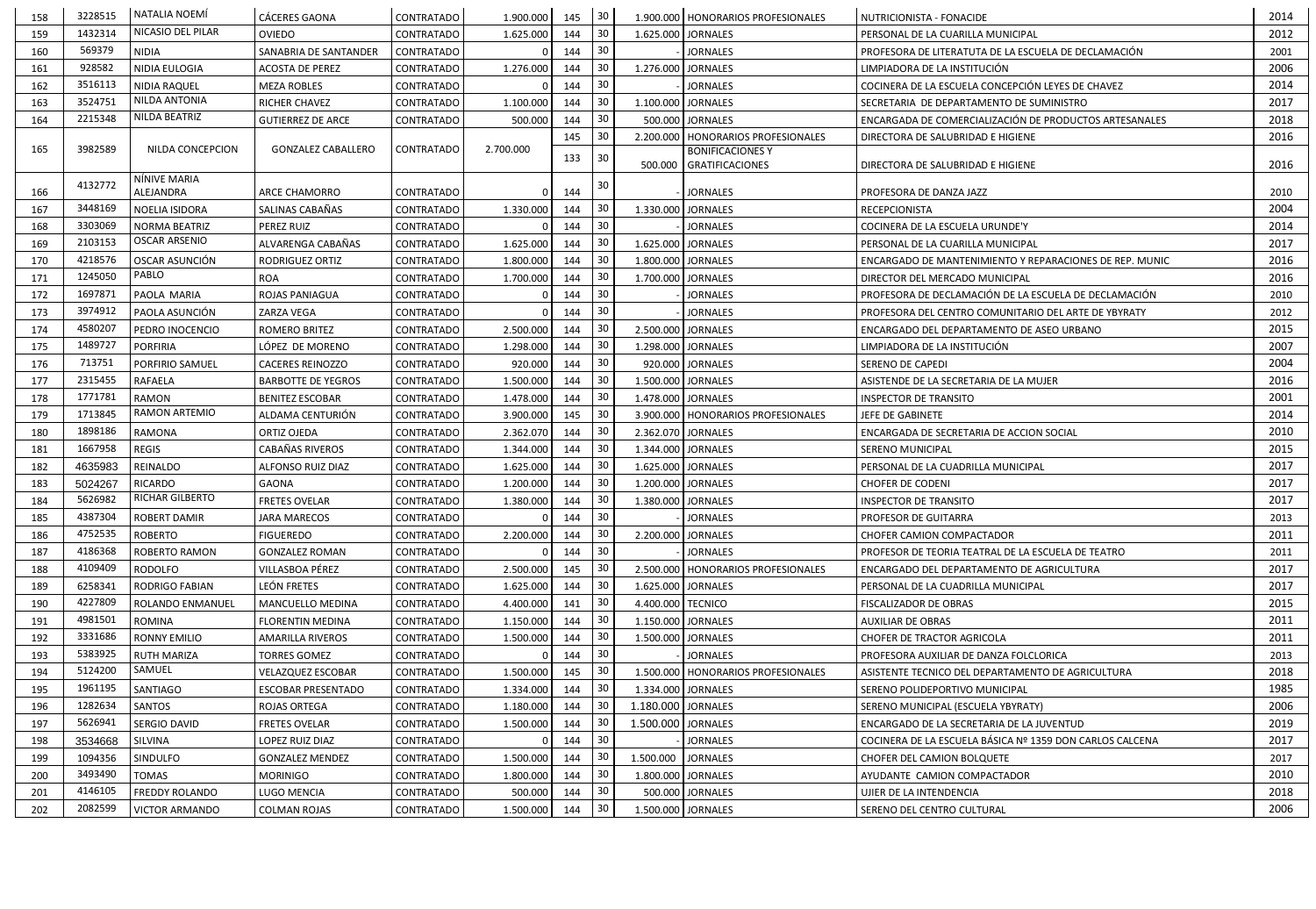| 203 | 998955  | VICTOR ESTEBAN RAMON   GAONA SERVIN |                         | <b>CONTRATADO</b> | 1.600.000 | 144 | 30 | 1.600.000 JORNALES | CHOFER DE LA JUNTA MUNICIPAL                               | 2014 |
|-----|---------|-------------------------------------|-------------------------|-------------------|-----------|-----|----|--------------------|------------------------------------------------------------|------|
| 204 | 4067642 | <b>VICTOR HUGO</b>                  | <b>ROMERO RODRIGUEZ</b> | <b>CONTRATADO</b> | 1.000.000 | 144 |    | 1.000.000 JORNALES | I GUARDIA DEL LOCAL DE LA JUNTA MUNICIPAL                  | 2019 |
| 205 | 696705  | <b>VICTOR RAMON</b>                 | FERNANDEZ FRIZZOTI      | <b>CONTRATADO</b> | 1.478.000 | 144 | 30 | 1.478.000 JORNALES | <b>INSPECTOR DE TRANSITO</b>                               | 2001 |
| 206 | 1501251 | <b>VIRGINIO</b>                     | MEDINA                  | <b>CONTRATADO</b> | 1.625.000 | 144 | 30 | 1.625.000 JORNALES | I SERENO MUNICIPAL                                         | 2001 |
| 207 | 1992919 | <b>WILBERTO</b>                     | <b>FLORENTIN</b>        | <b>CONTRATADO</b> | 1.625.000 | 144 |    | 1.625.000 JORNALES | PERSONAL DE LA CUARILLA MUNICIPAL                          | 2016 |
| 208 | 4332083 | <b>WILSON</b>                       | <b>PEREZ YEGROS</b>     | <b>CONTRATADO</b> | 1.380.000 | 144 |    | 1.380.000 JORNALES | <b>LINSPECTOR DE TRANSITO</b>                              | 2016 |
| 209 | 5628204 | <b>WILSON FABIAN</b>                | GONZALEZ                | <b>CONTRATADO</b> | 1.625.000 | 144 |    | 1.625.000 JORNALES | I SERENO MUNICIPAL                                         | 2009 |
| 210 | 4448513 | <b>DIEGO AMIR</b>                   | <b>MONTIEL DUARTE</b>   | <b>CONTRATADO</b> |           | 144 |    | 0 JORNALES         | PROF. DE SEMINARIO DE LA ESC. DE TEATRO                    | 2018 |
| 211 | 4132760 | YANINA ALEJANDRA                    | <b>ARCE CHAMORRO</b>    | <b>CONTRATADO</b> |           | 144 |    | <b>JORNALES</b>    | PROFESORA AUXILIAR DE DANZA JAZZ                           | 2015 |
| 212 | 2369845 | ZUNILDA                             | LEGUIZAMÓN ESTECHE      | CONTRATADO        |           | 144 |    | <b>JORNALES</b>    | PROFESORA DE DICCIÓN Y DECLAMACIÓN DE LA ESCUELA DE TEATRO | 1997 |

**CONTRATADOS** 248.469.560 248.469.560

| <b>PERMANENTES</b>       | 228.590.321 |
|--------------------------|-------------|
| <b>COMISIONADOS</b>      | 4.800.000   |
| <b>COMISIONADOS</b><br>F | 2.660.000   |
|                          |             |
|                          | 484.519.881 |

484.519.881



LEY N° 5189/14

"QUE ESTABLECE LA OBLIGATORIEDAD DE LA PROVISIÓN DE INFORMACIONES EN EL USO DE LOS RECURSOS PÚBLICOS SOBRE REMUNERACIONES Y OTRAS RETRIBUCIONES ASIGNADAS AL SERVIDOR PÚBLICO DE LA REPÚBLICA DEL PARAGUAY"

**OEE: 30 176 MUNICIPALIDAD DE ITAUGUA**

### **LISTADO DE FUNCIONARIOS COMISIONADOS**

|    | <b>MES DEL INFORME: FEBRERO/2019</b>                                                                                                                                               |                            |                                                                       |                    |                     |      |                        |                                 |                                       |                         |                          |  |  |  |  |
|----|------------------------------------------------------------------------------------------------------------------------------------------------------------------------------------|----------------------------|-----------------------------------------------------------------------|--------------------|---------------------|------|------------------------|---------------------------------|---------------------------------------|-------------------------|--------------------------|--|--|--|--|
| N° | Cédula                                                                                                                                                                             | <b>Nombres</b>             | <b>Apellidos</b>                                                      | Estado             | Objeto de Gasto     | F.F. | Monto<br>Presupuestado | <b>Entidad Destino / Origen</b> | Cargo o Función Real que cumple       | Fecha de Inicio         | Fecha de<br>Finalización |  |  |  |  |
|    |                                                                                                                                                                                    |                            | FUNCIONARIOS COMISIONADOS EN OTRAS INSTITUCIONES - ARTICULO 3° inc g) |                    |                     |      |                        |                                 |                                       |                         |                          |  |  |  |  |
|    | 2.265.235 LILIAN JOSEFINA<br>02/01/2019 31/12/2019<br><b>BONIFICACION</b><br>30<br>2.000.000 MINISTERIO DE SALUD<br><b>DIRECTORA DOC</b><br><b>FLORENTÍN</b><br><b>COMISIONADO</b> |                            |                                                                       |                    |                     |      |                        |                                 |                                       |                         |                          |  |  |  |  |
|    |                                                                                                                                                                                    | 2.061.703 LORENZO          | <b>TRINIDAD QUIÑONEZ</b>                                              | <b>COMISIONADO</b> | <b>BONIFICACION</b> | 30   |                        | 0 SNPP                          | <b>ENCARGADO DE SUMINISTRO</b>        |                         | 15/02/2019 31/12/2019    |  |  |  |  |
|    |                                                                                                                                                                                    | 3.414.027 MARIA MAGDALENA  | <b>YEGROS LEON</b>                                                    | <b>COMISIONADO</b> |                     | 30   |                        | 0 IPA                           | ENC. DEPARTAMENTO ARTESANIA           |                         | 02/01/2019 31/12/2019    |  |  |  |  |
|    |                                                                                                                                                                                    | 2.139.555 MARIA DEL CARMEN | <b>BREST ROJAS</b>                                                    | <b>COMISIONADO</b> |                     | 30   |                        | 0 SENACSA                       | <b>ENCARGADA DE TELECENTRO</b>        | $01/01/2019$ 31/12/2019 |                          |  |  |  |  |
|    | 859.252                                                                                                                                                                            | <b>MARTIN</b>              | GONZALEZ                                                              | <b>COMISIONADO</b> | <b>BONIFICACION</b> | 30   |                        | 2.600.000   MINISTERIO DE SALUD | <b>DIRECTOR DE PLANIFICACION</b>      |                         | 02/01/2019 31/12/2019    |  |  |  |  |
|    | 727.375 PABLO                                                                                                                                                                      |                            | <b>SILVA</b>                                                          | <b>COMISIONADO</b> | - റ                 | 30   |                        | 0 MINISTERIO DE AGRICULTURA     | <b>TECNICO AGRICULTURA</b>            |                         | 02/01/2019 31/12/2019    |  |  |  |  |
|    |                                                                                                                                                                                    | 3.573.086 CLAUDIA MARCELA  | <b>RAMOS MORINIGO</b>                                                 | <b>COMISIONADO</b> | - 0                 | 30   |                        | 0 CONGRESO NACIONAL             | ENCARGADA DE PROYECTO DE TERCERA EDAD |                         | 17/01/2019 31/12/2019    |  |  |  |  |
| 8  |                                                                                                                                                                                    |                            |                                                                       |                    |                     |      |                        |                                 |                                       |                         |                          |  |  |  |  |
|    |                                                                                                                                                                                    |                            |                                                                       |                    |                     |      |                        |                                 |                                       |                         |                          |  |  |  |  |